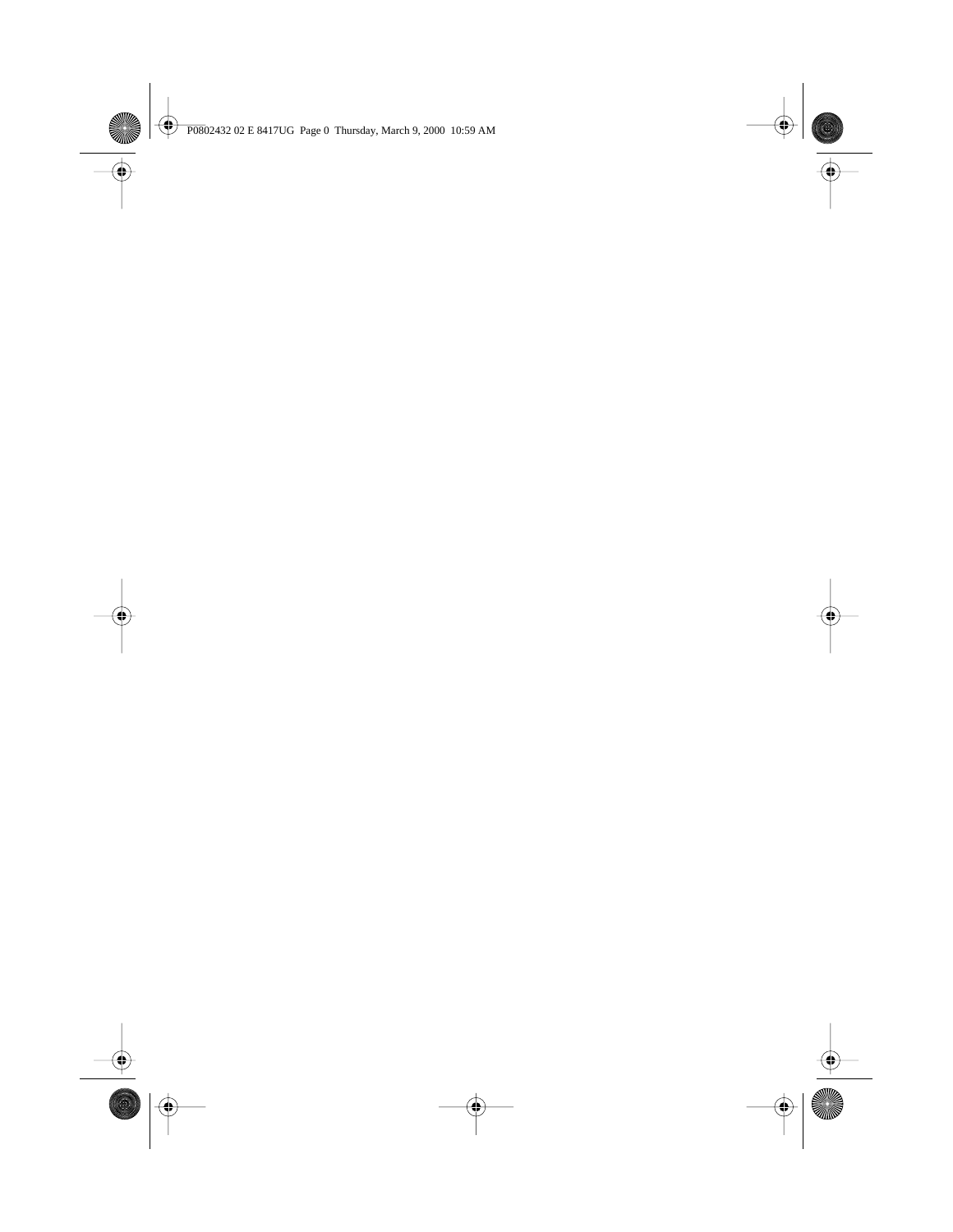# **Table of Contents**

| <b>Key Descriptions</b>                                                                                            | 2                        |
|--------------------------------------------------------------------------------------------------------------------|--------------------------|
| <b>Basic Installation</b><br>Connecting the handset cord                                                           | 4<br>4                   |
| Connecting the line cord when Lines 1<br>and 2 are on the same line cord.<br>Connecting the line cords when Line 1 | 4                        |
| and Line 2 are on separate line cords<br>Connecting the power adaptor<br>Checking your telephone                   | 5<br>5<br>6              |
| Connecting an optional modem or fax<br>Desk Mounting<br><b>Optional Wall Mounting</b>                              | 6<br>$\overline{7}$<br>7 |
| <b>Basic Features</b><br>Making a call                                                                             | 8<br>8                   |
| Answering a call<br>Putting a call on hold<br>Switching between two lines                                          | 8<br>8<br>9              |
| Making a Conference call<br>Making a Handsfree call                                                                | 9<br>9                   |
| Putting a call on mute<br>Using the Redial List                                                                    | 10<br>10                 |
| <b>Telephone Setup</b>                                                                                             | 11                       |
| Changing the display language<br>Setting the date and time                                                         | 11<br>11                 |
| Turning the ringer ON and OFF                                                                                      | 12                       |
| Setting the ring tone and ringer volume                                                                            | 12                       |
| Controlling the ringer volume                                                                                      | 12                       |
| Controlling the receiver volume                                                                                    | 12                       |
| Controlling the speaker volume<br>Changing the prime line                                                          | 12<br>13                 |
| <b>Directory</b>                                                                                                   | 13                       |
| Saving numbers and names to<br>the Directory                                                                       | 13                       |
| <b>Entering Names</b>                                                                                              | 14                       |
| Finding items in the Directory                                                                                     | 14                       |
| Making a call from the Directory                                                                                   | 14                       |
| Editing in the Directory                                                                                           | 15                       |
| Deleting items from the Directory                                                                                  | 15                       |

| <b>Memory keys</b>                                           | 16 |
|--------------------------------------------------------------|----|
| Saving numbers and names in                                  |    |
| memory keys                                                  | 16 |
| Saving from the display into memory                          |    |
| keys                                                         | 16 |
| Labeling the memory keys                                     | 17 |
| Making calls from memory keys                                | 17 |
| Editing memory keys                                          | 17 |
| Deleting memory keys                                         | 18 |
| Saving features in memory keys                               | 18 |
| Using feature keys                                           | 18 |
| Saving a feature and light in memory                         |    |
| kevs                                                         | 19 |
| Using FeatureLight keys                                      | 19 |
| <b>Advanced Features</b>                                     | 20 |
| Adding a timer key                                           | 20 |
| Using the Call Timer                                         | 20 |
| Deleting a timer key                                         | 20 |
| Selecting the dial pad mode                                  | 21 |
| Selecting the answer mode                                    | 21 |
| Extension in use                                             | 21 |
|                                                              |    |
| Display messages and lights                                  | 22 |
| Knowing when you have a message                              | 22 |
| Viewing multiple display and light                           |    |
| messages                                                     | 22 |
| Learning about the lights                                    | 22 |
| Set indicator light messages<br>Line and Handsfree indicator | 22 |
|                                                              |    |
| light messages                                               | 22 |
| <b>General display messages</b>                              | 23 |
| <b>Helpful Hints</b>                                         | 24 |
| Index                                                        |    |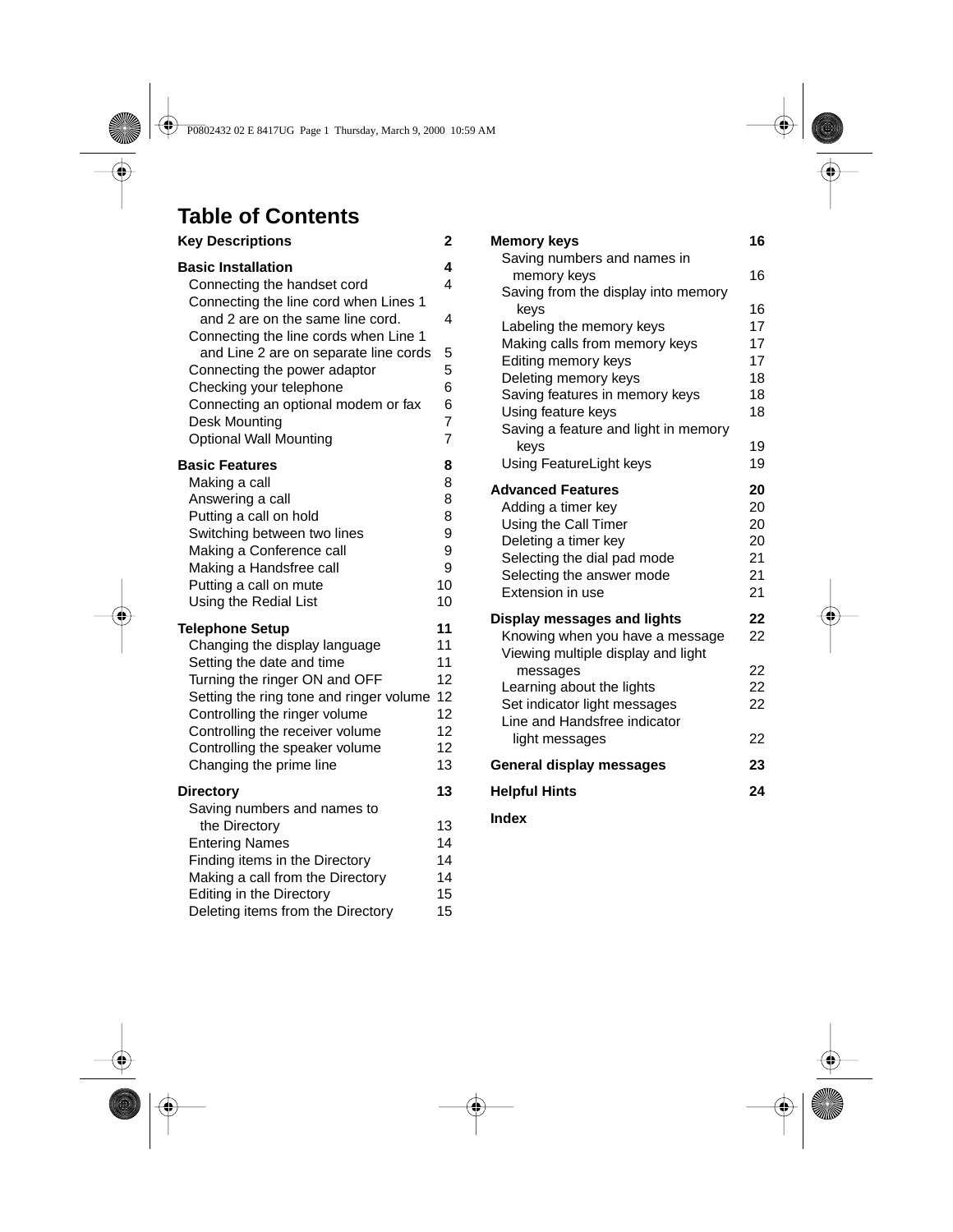# **Key Descriptions**

| Moveable display -                                                                                                                                                                                                                                                                                                           |                               |
|------------------------------------------------------------------------------------------------------------------------------------------------------------------------------------------------------------------------------------------------------------------------------------------------------------------------------|-------------------------------|
| $\begin{tabular}{c} Light \\ \hline \end{tabular}$                                                                                                                                                                                                                                                                           |                               |
|                                                                                                                                                                                                                                                                                                                              |                               |
| Sliding panel -                                                                                                                                                                                                                                                                                                              |                               |
| Down/up arrows -                                                                                                                                                                                                                                                                                                             |                               |
| Number card and lens                                                                                                                                                                                                                                                                                                         |                               |
| Hold<br>R/s<br>$L$ ink<br>Redia<br>Diai<br>onterence<br>Line<br>line<br>stree<br>Handset -<br>Dial pad - The Commission of the Commission of the Commission of the Commission of the Commission of the Commission of the Commission of the Commission of the Commission of the Commission of the Commission of the Commissio | Contrast<br>Directory<br>Save |

| Contrast  | Cycles through eight settings to adjust the display contrast.                                                                          |
|-----------|----------------------------------------------------------------------------------------------------------------------------------------|
| Directory | Allows you to store and access up to 100 numbers and names.                                                                            |
| Save      | Stores numbers and names in the Directory and in memory keys.                                                                          |
| T.        | Allows you to move up and down any list such as the Set Options, Directory or<br>the Redial List.                                      |
|           | Allows you to backspace and erase when predialing and when adding or changing<br>numbers and names in the Directory or in memory keys. |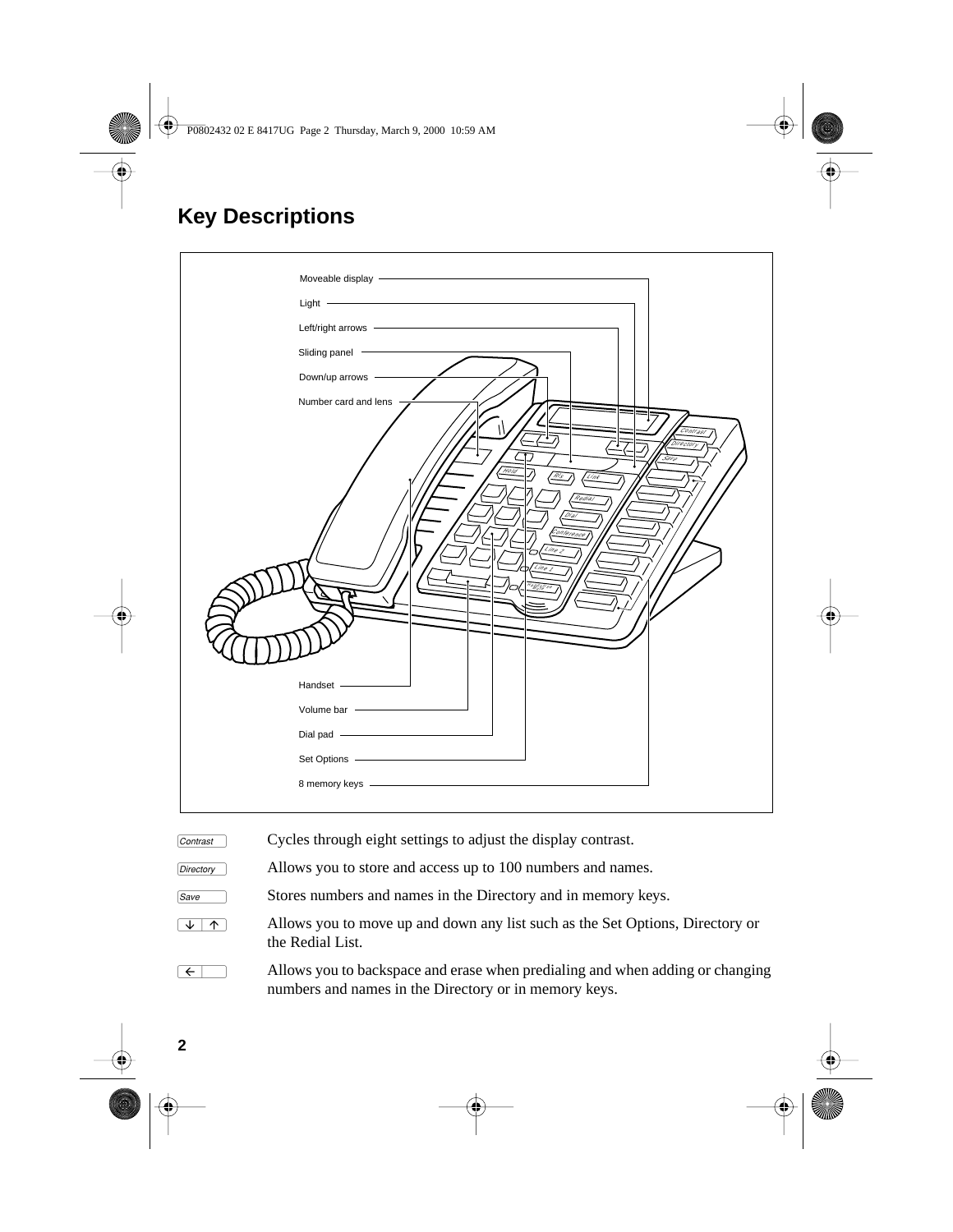$\overline{\rightarrow}$  Adds a space when entering names in the Directory or in memory keys. Allows you to view status messages on the display.

> † The unlabeled Set Options key is hidden under the sliding panel. This key gives you access to seven options to customize your telephone. The table below lists the page numbers where these options are described.

|                                                 | <b>Options</b>                                                                                                              | page |
|-------------------------------------------------|-----------------------------------------------------------------------------------------------------------------------------|------|
|                                                 | 1. Change display language                                                                                                  | 11   |
|                                                 | 2. Set the time and date                                                                                                    | 11   |
|                                                 | 3. Select the ring tone                                                                                                     | 12   |
|                                                 | 4. Add a timer key                                                                                                          | 20   |
|                                                 | 5. Select the dial pad mode                                                                                                 | 21   |
|                                                 | 6. Set prime line                                                                                                           | 13   |
|                                                 | 7. Change answer mode                                                                                                       | 21   |
| Hold                                            | Puts the call on hold.                                                                                                      |      |
| R s                                             | Always hangs up a call. Also allows you leave any list such as the Set Options<br>List, Redial List or the Directory.       |      |
| Link                                            | Allows you to access network features such as Call Waiting. Link is also referred<br>to as Flash.                           |      |
| Redial                                          | Allows you to access a list of the last five numbers you dialed.                                                            |      |
| Dial                                            | Selects your prime line and dials any displayed number. Activates Handsfree if<br>you haven't lifted the handset.           |      |
| Conference                                      | Joins the calls on the two line keys together.                                                                              |      |
| Line x                                          | Selects Line 1 or Line 2 and activates Handsfree if you have not picked up the<br>handset. Dials any number on the display. |      |
| Handsfree                                       | Activates the speaker and microphone so you can listen and talk without lifting<br>the handset.                             |      |
| $\left  \# \right $                             | Allows you to erase memory keys and delete items in the Directory.                                                          |      |
| $\blacktriangleleft$<br>$\boxed{\blacklozenge}$ | Allows you to adjust the receiver, speaker, and ringer volume.                                                              |      |
|                                                 | Memory keys store numbers, names, and features.                                                                             |      |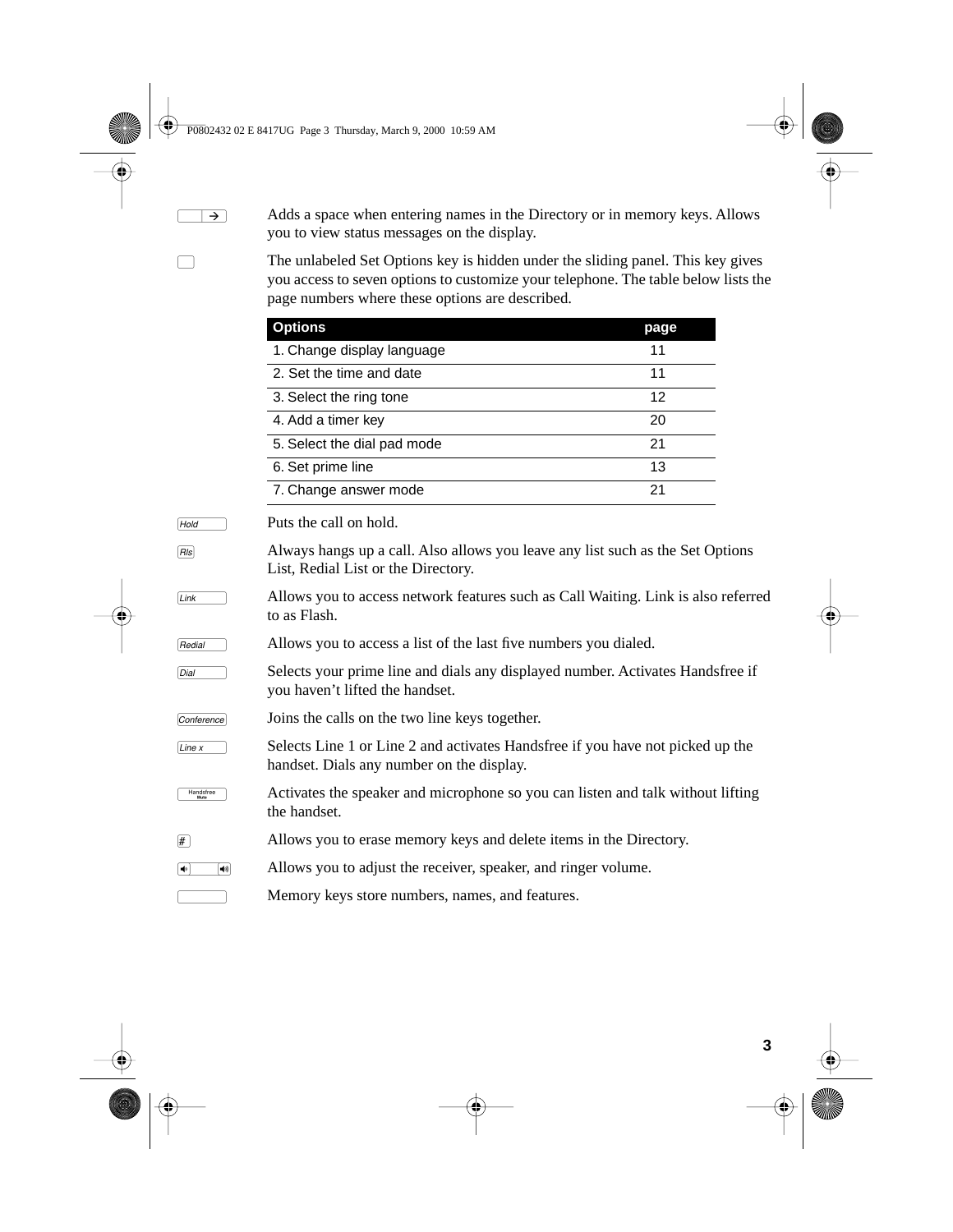# **Basic Installation**

This section contains the information you need to install your 8417 telephone.

### **Connecting the handset cord**



Attach one end of the handset cord to the handset and the other end to the handset jack.

## **Connecting the line cord when Lines 1 and 2 are on the same line cord**.



**Attach the line cord in jack number 1, as** shown by  $1 \square$ .

Attach one end of the line cord to jack number 1 and the other end of the line cord to the wall jack. To determine whether both lines are on the same line cord, plug in the power adaptor (see **Connecting the power adaptor** on the next page) and read the display. The display may prompt you to select a language. Select your language choice. If Lines 1 and 2 are on the same line cord, the time and date is shown. Check line cord appears on the first line of the display and Line  $2 \rightarrow$  appears on the second line of the display if Lines 1 and 2 are on separate line cords.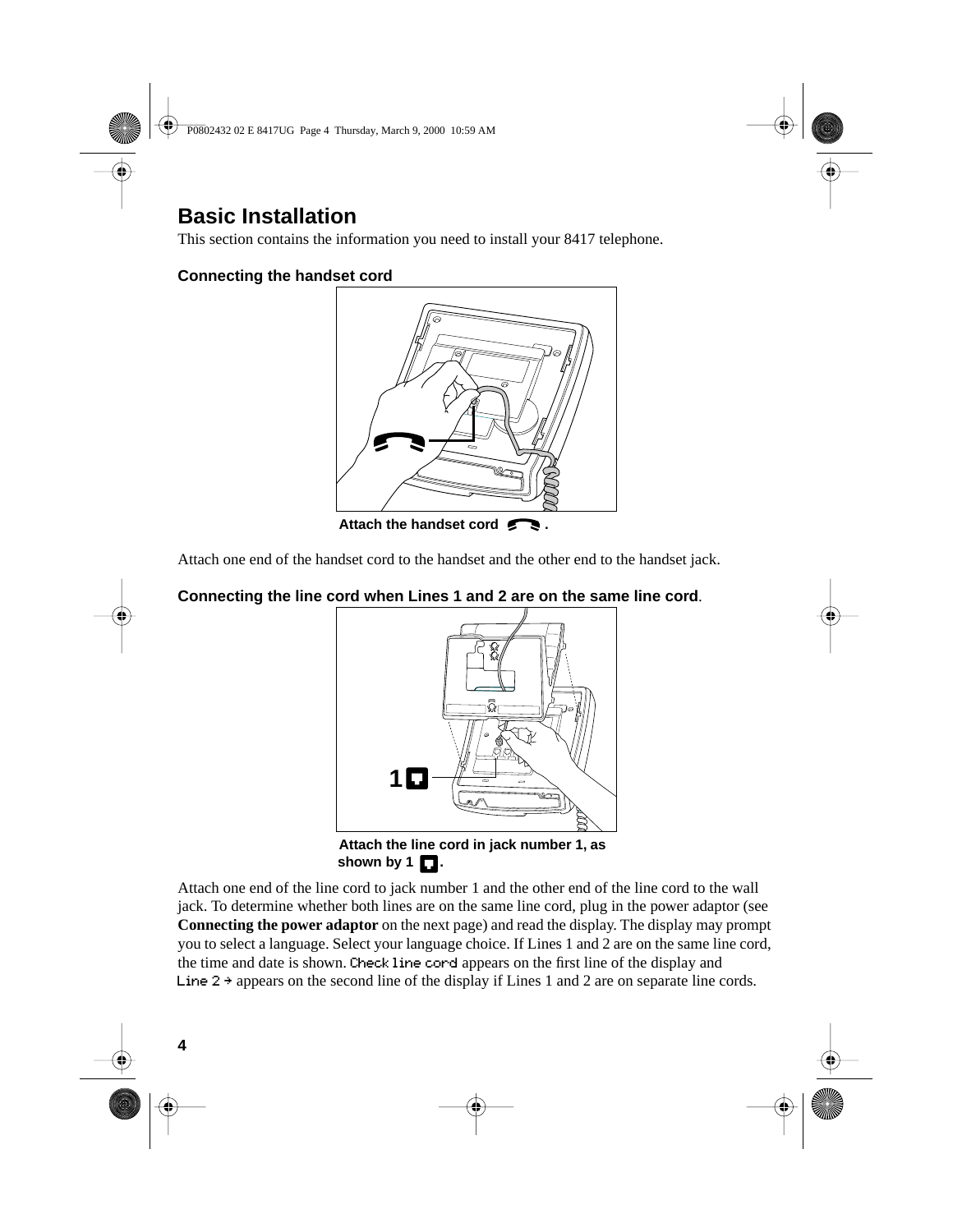**Connecting the line cords when Line 1 and Line 2 are on separate line cords**



Attach one end of the line cord to jack number 1 and the other end to the wall jack. Attach the second line cord to jack number 2 and the other end to the wall jack. Both line cords are supplied with the telephone.

**Note**: If you want Line 1 and Line 2 on the same line cord, contact your telephone company or Telecom manager.

# **Connecting the power adaptor**



Attach the power adaptor to the base of the telephone, where the warning symbol is marked. Then connect the power adaptor into the closest electrical outlet.



To avoid potential electrical shock hazard to personnel or damage to the telephone, use **only** the manufacturer supplied equipment and installation procedures (specifically the AC adaptor and four wire line cord). Substitution of non approved equipment will void the Aastra Telecom warranty.

For more information about installation and safety concerns, call 1-800-574-1611.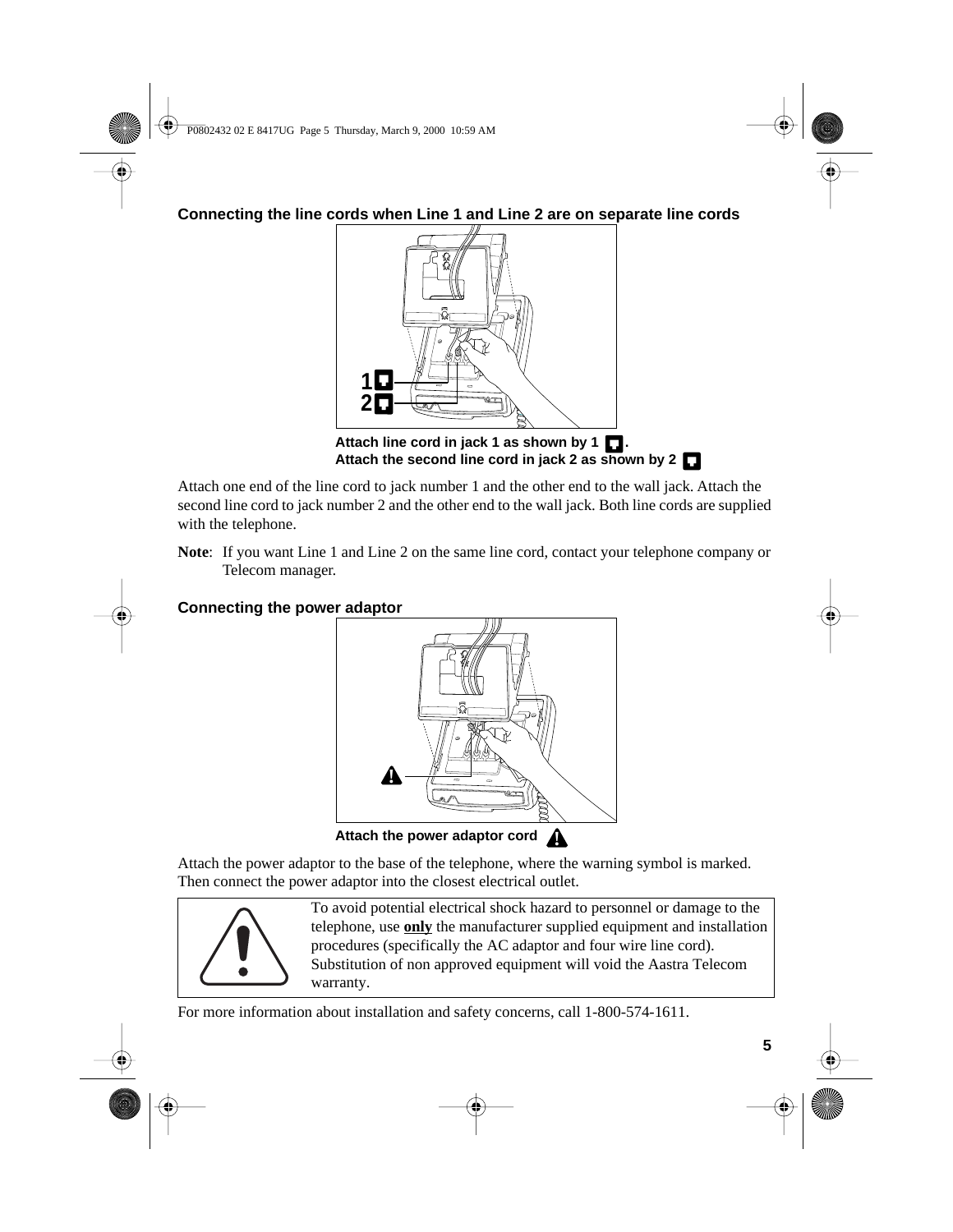#### **Checking your telephone**

When you first plug in your 8417, you may see a message asking you to make a language selection. Follow the directions on the display to select one of the languages.

Your telephone also runs a test to ensure that the line cords are connected properly. If the test fails, the display identifies which line is not connected. Make sure that all connections are fastened securely.



**Connecting an optional modem or fax**

**or modem; attach the line cord in jack** number 2 as shown by 2  $\blacksquare$ .

Attach one end of the line cord to jack number 2 and the other end of the line cord to the peripheral.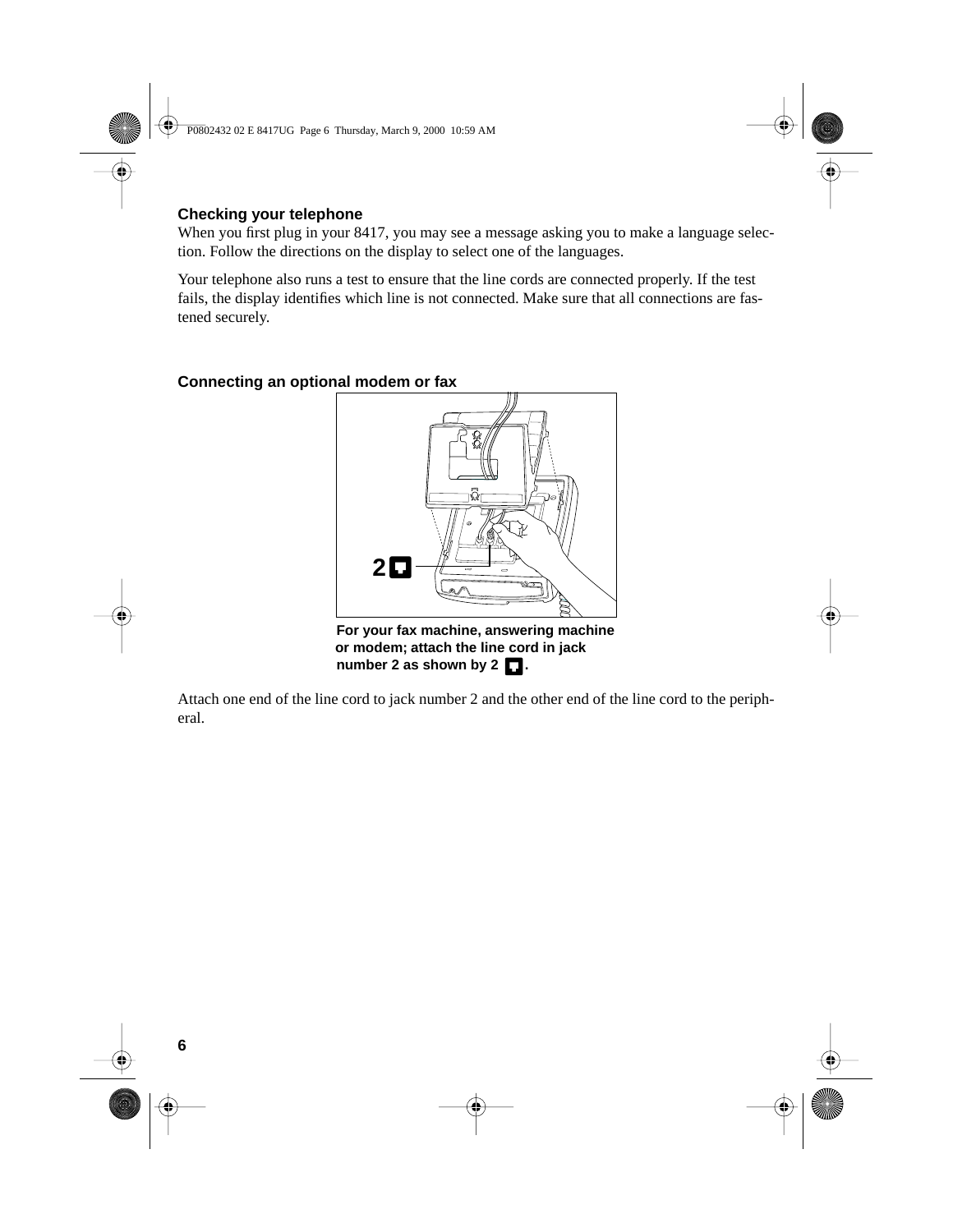# **Desk Mounting**



**Lower the stand into the slots on the base of the telephone, as shown in the desk mount illustration above. Slide the stand back until it clicks into the locked position. The excess line cord fits into the stand of the telephone.**

## **Optional Wall Mounting**



**Lower the stand into the slots on the base of the telephone, as shown in the wall mount illustration above. Slide the stand back until it clicks into the locked position. The excess line cord fits into the stand of the telephone.**

**Note:** The Load number (LN) is 14 and the Ringer Equivalence Number (REN) is 1.4B for the 8417 telephone. Please see the base of your telephone or the Regulations sheet for more regulatory and safety information.

† We recommend that you use a wall mounting plate, which your telephone company or Telecom manager can install.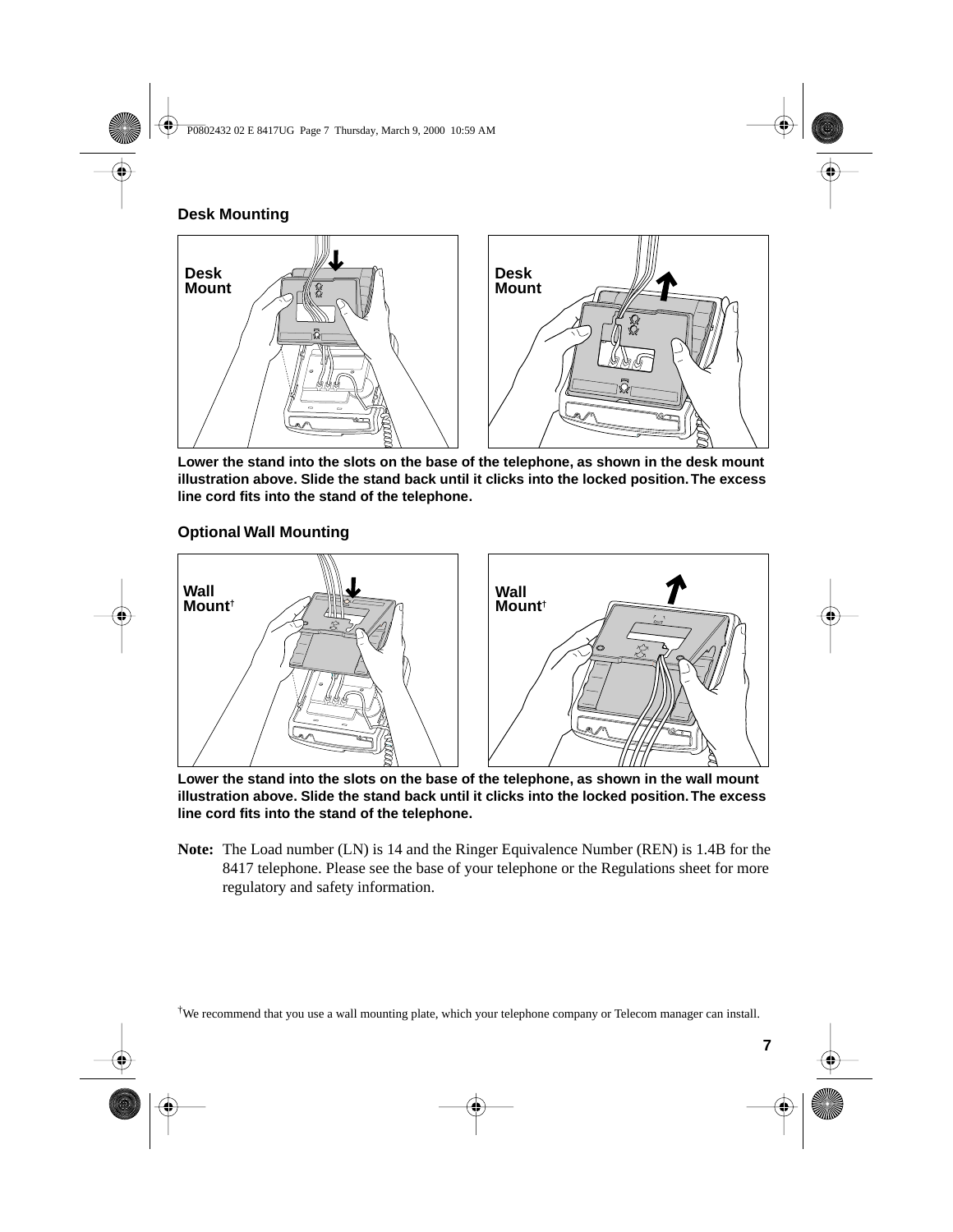# **Basic Features**

#### **Making a call**

With the 8417 you can make a regular call or predial a telephone number. Predialing allows you to check the number before it is dialed out. Follow the procedures below to make a regular or predialed call.

| To make a regular call: |                                                                 | To make a predialed call: |                                                                                 |
|-------------------------|-----------------------------------------------------------------|---------------------------|---------------------------------------------------------------------------------|
|                         | Lift the handset or press either<br>Handsfree<br>or<br>Line $x$ |                           | 1. Enter the number using the dial pad.                                         |
| 2.                      | Enter the number using the dial pad.                            |                           | 2. Lift the handset or press either<br>Handsfree<br>Mute<br>Of Line $x$<br>Dial |

When you use  $\Box$ <sup>tangated</sup>, *Dial*  $\Box$  or lift the handset rather than using a line key to make a call, the prime line is automatically selected. The default prime line is Line 1. If you want to change the line selected to Line 2, see **Changing the prime line** on [page 13.](#page-14-0)

#### **Answering a call**

| To answer a call:                                                                                                |
|------------------------------------------------------------------------------------------------------------------|
| 1. Lift the handset or press $\sqrt{\frac{1}{2} \cdot \frac{1}{10}}$ or the key for the line you want to answer. |

If you lift the handset or press  $\frac{100 \text{ rad/sec}}{100 \text{ rad}}$  when both lines are ringing, the line that was ringing first is automatically answered. To change which line is answered first, see **Selecting the answer mode** on [page 21](#page-22-0) or **Changing the prime line** on [page 13.](#page-14-0)

#### **Putting a call on hold**

#### **To put a call on hold and take a call off hold:**

- 1. Make or answer a call.
- 2. Press  $\frac{H_{old}}{H_{old}}$ . The display shows that the call is on hold on line x and the line indicator light flashes.

**Note:** You won't lose the call if you hang up the handset, but you cannot retrieve the call by lifting the handset again or by pressing  $H_{old}$  again.

3. To retrieve the call, press  $\overline{Line~x}$ 

**Note:** If you do not retrieve the call after 15 minutes, the call is automatically dropped.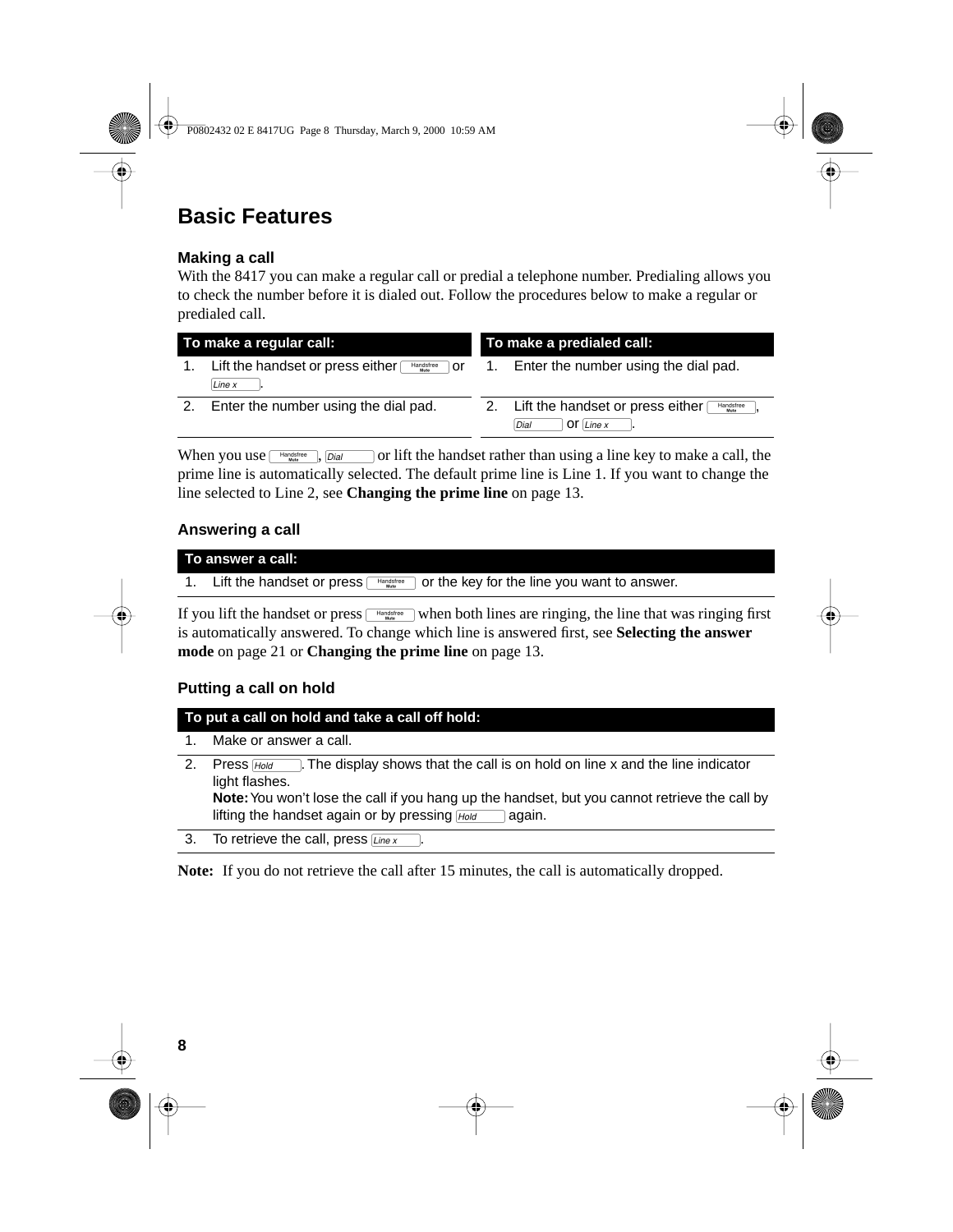## **Switching between two lines**

#### **To put a call on hold and make or answer a second call:**

- 1. Make or answer a call on one line.
- 2. To make or answer a second call on the other line, press the second line key. This automatically puts the original line on hold.
- 3. To hold one line automatically and speak on the other, press the line keys alternately.
- 4. To end a call which is not on hold, press  $\overline{B}$  or hang up.

#### **Making a Conference call**

#### **To join two calls in a Conference:**

- 1. To make or answer a second call while on a call, press the other line key. Your first call is automatically held.
- 2. If you're making a call on the second line, dial the number using the dial pad,  $\sqrt{B_{redial}}$  or Directory , or a memory key.
- 3. Once you have callers on both lines, press Conference.
- **Note:** You can speak privately with each caller by pressing their line key. This automatically puts the other caller on hold. You can re-establish the conference by pressing  $\overline{\mathit{Conterence}}$ .

#### **Making a Handsfree call**

You can dial without using the handset or you can make a regular call and then talk without using the handset.

|    | To dial without picking up the handset:<br>To switch to a Handsfree call: |    |                                                                                     |
|----|---------------------------------------------------------------------------|----|-------------------------------------------------------------------------------------|
|    | <b>Press</b><br>Handsfree                                                 |    | Press<br>Handsfree                                                                  |
|    | 2. Enter the number using the dial pad.                                   |    | 2. Enter the number using the dial pad.                                             |
| 3. | When the call is over, press $\overline{R}$ .                             | 3. | When the call is answered, press [<br>Handsfree<br>Mute<br>and hang up the handset. |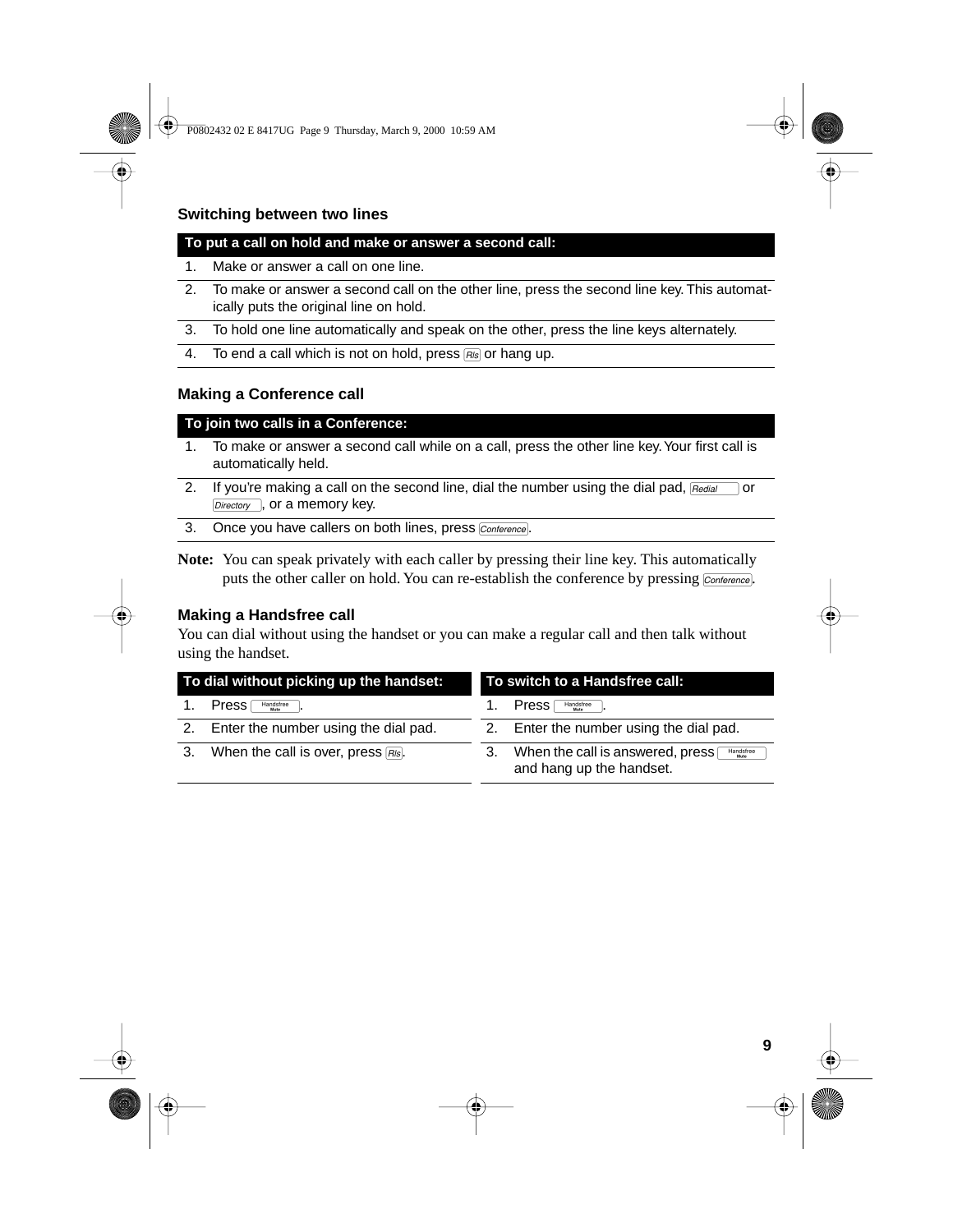#### **Putting a call on mute**

You can turn OFF the microphone so that the caller can't hear you but you can still hear the caller. This only works when you are on a handsfree call.

|    | To mute a call:                                                                                                                                                                 |  |  |
|----|---------------------------------------------------------------------------------------------------------------------------------------------------------------------------------|--|--|
|    | Press<br>Handsfree                                                                                                                                                              |  |  |
| 2. | Without lifting the handset, make a call.                                                                                                                                       |  |  |
| 3. | To turn off the microphone, press<br>again. You can hear your caller but your caller<br>Handsfree<br>Mute<br>cannot hear you. The light beside<br>flashes.<br>Handsfree<br>Mute |  |  |
| 4. | again. Each time your press<br>To speak to your caller, press<br>you switch<br>Handsfree<br>Handsfree<br>between handsfree and mute.                                            |  |  |

5. When the call is over, press  $F$ .

#### **Using the Redial List**

If you do not remember a number you just dialed, you can find it in the Redial List. The Redial key shows you a list of the last five numbers you called. Once you lift the handset, pressing  $F_{\text{Redial}}$  automatically dials the last number.

|             | To make a call from the Redial List:                                                         |  |  |
|-------------|----------------------------------------------------------------------------------------------|--|--|
| $1_{\cdot}$ | Press $F_{\text{Redial}}$ . The display shows the last number you dialed.                    |  |  |
|             | 2. Find the number you wish to call by pressing $\sqrt{1 + \gamma}$ .                        |  |  |
| 3.          | When the number is displayed, lift the handset or press either<br>Handsfree<br>l. or<br>Dial |  |  |
|             | Line x                                                                                       |  |  |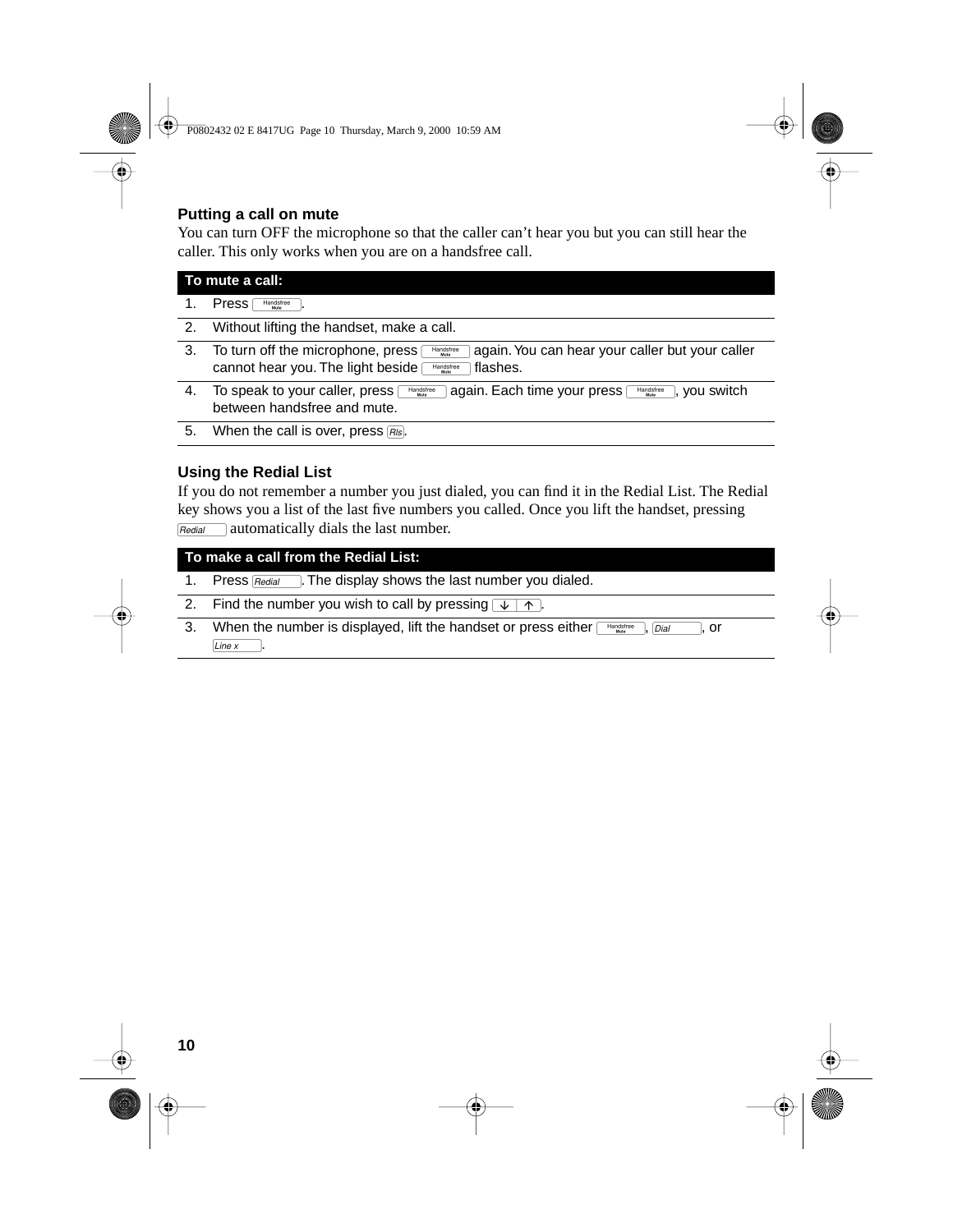# <span id="page-12-0"></span>**Telephone Setup**



Place your 8417 on a table or **Move the sliding panel over to the right**<br>
hang it on a wall. Then adjust the display. **to reveal the Set Options key.** hang it on a wall. Then adjust the display.



#### **Changing the display language**

For changing business requirements, you may wish to change the language of your display messages.

|    | To change the display language:                                      |  |
|----|----------------------------------------------------------------------|--|
| 1. | Press the Set Options key.                                           |  |
| 2. | once or press $\Box$ to go directly to the item.<br>Press $\sqrt{1}$ |  |
|    | 3. Press $\Box$ to select the language.                              |  |
|    |                                                                      |  |

#### **Setting the date and time**

You can set the date and time manually. You may have to reset the date and time after a power failure, for Daylight Savings Time and for leap years.

| To set the date and time:                                          |  |  |
|--------------------------------------------------------------------|--|--|
| 1. Press the Set Options key.                                      |  |  |
| twice or press $\boxed{2}$ to go directly to the item.<br>2. Press |  |  |
| 3. Press $\boxed{2}$ and follow the instructions on the display.   |  |  |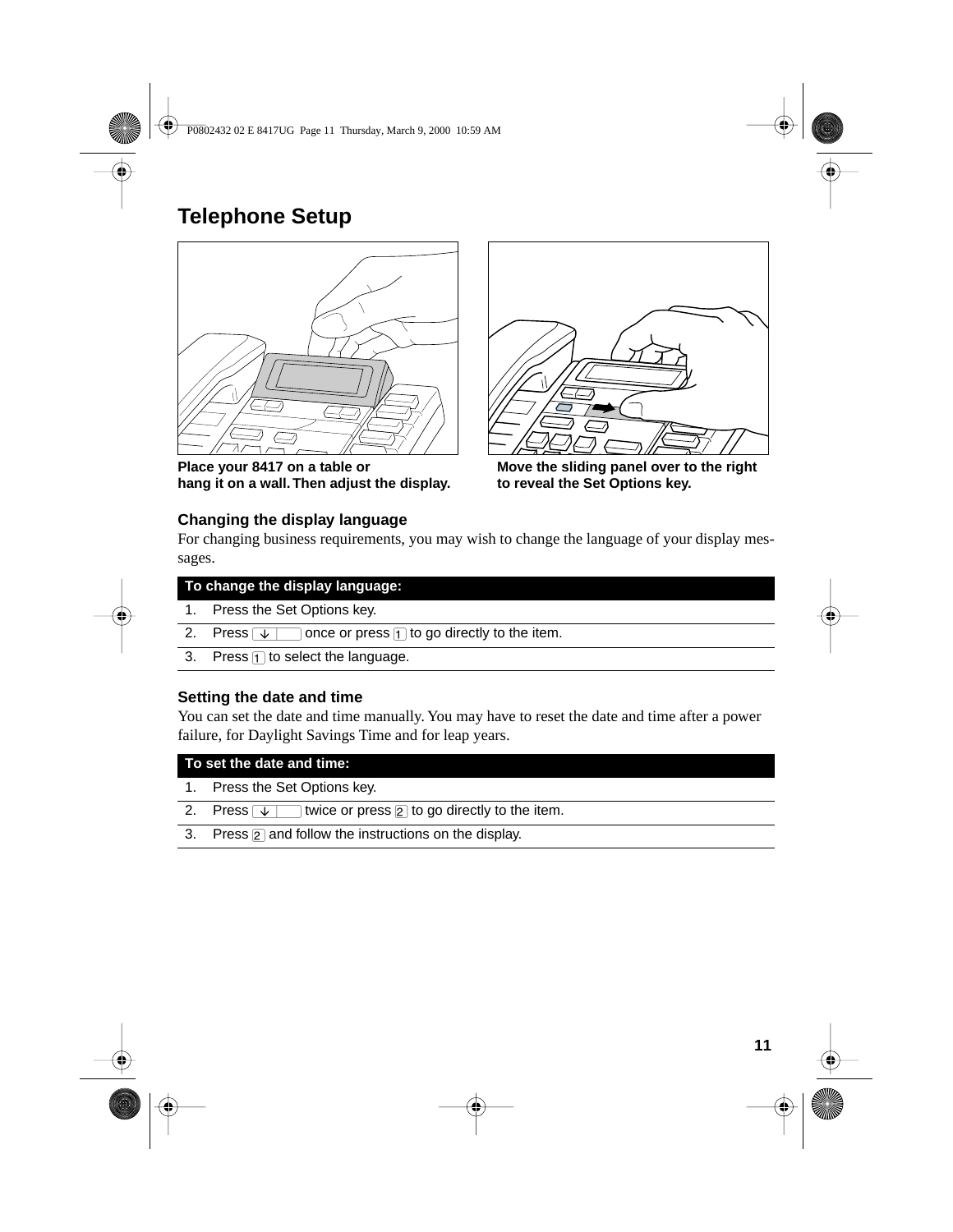# <span id="page-13-0"></span>**Turning the ringer ON and OFF**

| To turn the ringer ON: |                                                                                                                              | To turn the ringer OFF: |                                                                                                            |
|------------------------|------------------------------------------------------------------------------------------------------------------------------|-------------------------|------------------------------------------------------------------------------------------------------------|
|                        | Press the right side of $\blacksquare$<br>$\lceil \bullet \circ \rceil$ .                                                    |                         | Press the left side of ⊕<br>$\left[\rule{0pt}{10pt}\right. \bullet\right]$ .                               |
| 2.                     | Press $\overline{Line~x}$                                                                                                    | 2.                      | Press $\overline{Line~x}$                                                                                  |
| 3.                     | Press the right side of $\sqrt{ }$<br>। Continue<br>pressing the right hand side until you<br>reach the desired ring volume. | 3.                      | Press the left side of <b>o</b><br>নি .Continue<br>pressing the left hand side until the ringer<br>is off. |
| 4.                     | Press Save                                                                                                                   | 4.                      | Press Save<br>Ringer is OFF and the line affected<br>appear on the display.                                |

**Note:** Do not lift the handset while you are turning the ringer ON or OFF.

#### **Setting the ring tone and ringer volume**

You can choose one of four different ring tones and set the ringer volume for each line.

|    | To set the ring tone and volume:                                                      |  |  |  |
|----|---------------------------------------------------------------------------------------|--|--|--|
|    | Make sure that the ringer is turned ON.                                               |  |  |  |
| 2. | Press the Set Options key.                                                            |  |  |  |
| 3. | three times or press $\boxed{3}$ to got directly to the item.<br>Press $\sqrt{1}$     |  |  |  |
| 4. | Press 3 and follow the instructions on the display.                                   |  |  |  |
|    | When picking the ring tone, press $\bullet$ $\bullet$ $\bullet$ to adjust the volume. |  |  |  |
|    | to end only when you are satisfied with ring tone and ringer volume.<br>Press Save    |  |  |  |

**Note:** The steps above set the ring tone and volume for one line only. You must repeat these steps to set the ring tone and volume for the other line.

#### **Controlling the ringer volume**

While the telephone is ringing, you can press the left or right side of the volume bar  $\overline{\bullet}$  for soft or loud ringer volume.

#### **Controlling the receiver volume**

While you are on the telephone, you can press the left or right side of the volume bar  $\bullet$ for soft or loud receiver volume.

#### **Controlling the speaker volume**

While you are listening through the speaker, you can press the left or right side of the volume bar  $\sqrt{\bullet}$   $\sqrt{\bullet}$  for soft or loud speaker volume.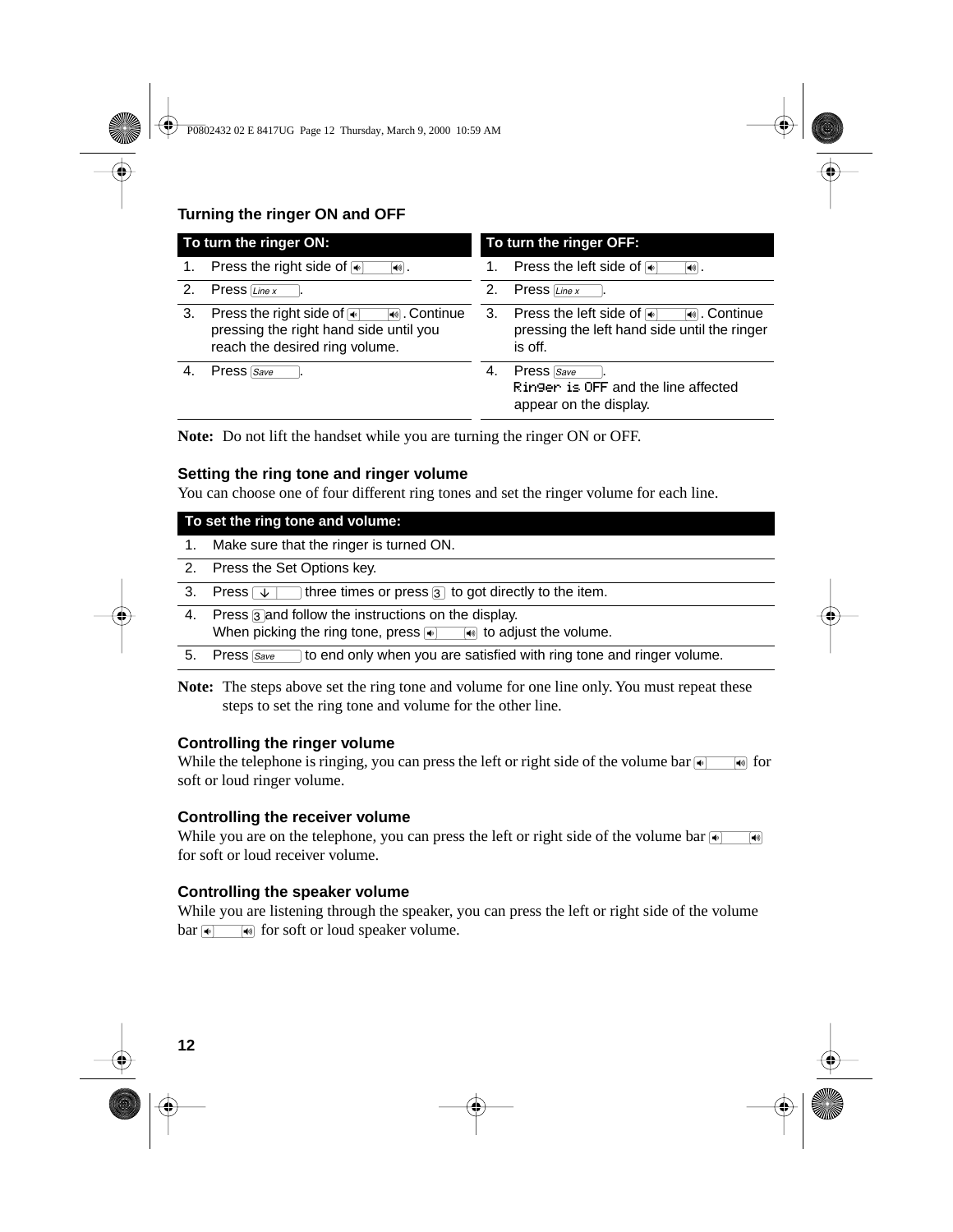#### <span id="page-14-0"></span>**Changing the prime line**

The prime line is the line that is automatically selected when you lift the handset or press  $\frac{F_{\text{length}^{\text{edge}}}$  or  $\boxed{Dial}$  The default setting for prime line is Line 1. You can select either line as your prime line.

| To change the prime line: |                                                                            |  |
|---------------------------|----------------------------------------------------------------------------|--|
|                           | 1. Press the Set Options key.                                              |  |
| 2.                        | Press $\sqrt{v}$ six times or press $\sqrt{6}$ to go directly to the item. |  |
|                           | 3. Press $\overline{6}$ to select the prime line.                          |  |

# **Directory**

The 8417 keeps the numbers and names of your business associates, clients, contacts, or friends at your fingertips. The 8417 lets you store up to 100 entries in alphabetical order so that you can dial numbers directly from the Directory.

The Directory orders the names by the first character. If you want your Directory sorted by the last name, enter the last name first. If you do not enter a name, the item is sorted by telephone number. The directory items with only a telephone number are at the beginning of the Directory.

#### **Saving numbers and names to the Directory**

| To save a new number: |                                                                                                                           | To save a displayed number: |                                                                                                                                                                                     |  |
|-----------------------|---------------------------------------------------------------------------------------------------------------------------|-----------------------------|-------------------------------------------------------------------------------------------------------------------------------------------------------------------------------------|--|
| 1.                    | Press Save                                                                                                                | 1.                          | Ensure that a number is on the display.<br>(For example, make a call using the dial<br>pad, or use the Redial List or a memory<br>key.)                                             |  |
| 2.                    | <b>Press</b> Directory                                                                                                    | 2.                          | Press Save                                                                                                                                                                          |  |
| 3.                    | Enter the number using the dial pad.                                                                                      | 3.                          | Press $\boxed{Directory}$ . If the name is displayed<br>with the number, both are now saved in<br>the Directory.                                                                    |  |
| 4.                    | Only the number is stored<br>Press Save<br>at this point.                                                                 | 4.                          | If no name is displayed you are prompted<br>to enter one. If you do not want a name,<br>go to step 5. To enter a name, use the dial<br>pad. (See <b>Entering Names</b> on page 14.) |  |
| 5.                    | If you do not want a name, go to step 6.<br>To enter a name, use the dial pad.<br>(See <b>Entering Names</b> on page 14.) | 5.                          | Press Save                                                                                                                                                                          |  |
| 6.                    | Press Save                                                                                                                |                             |                                                                                                                                                                                     |  |
|                       | $\cdot$ $\cdot$ $\cdot$ $\cdot$                                                                                           |                             |                                                                                                                                                                                     |  |

To backspace and erase a mistake, press  $\overline{\leftarrow}$ . To insert a space press  $\overline{\rightarrow}$ .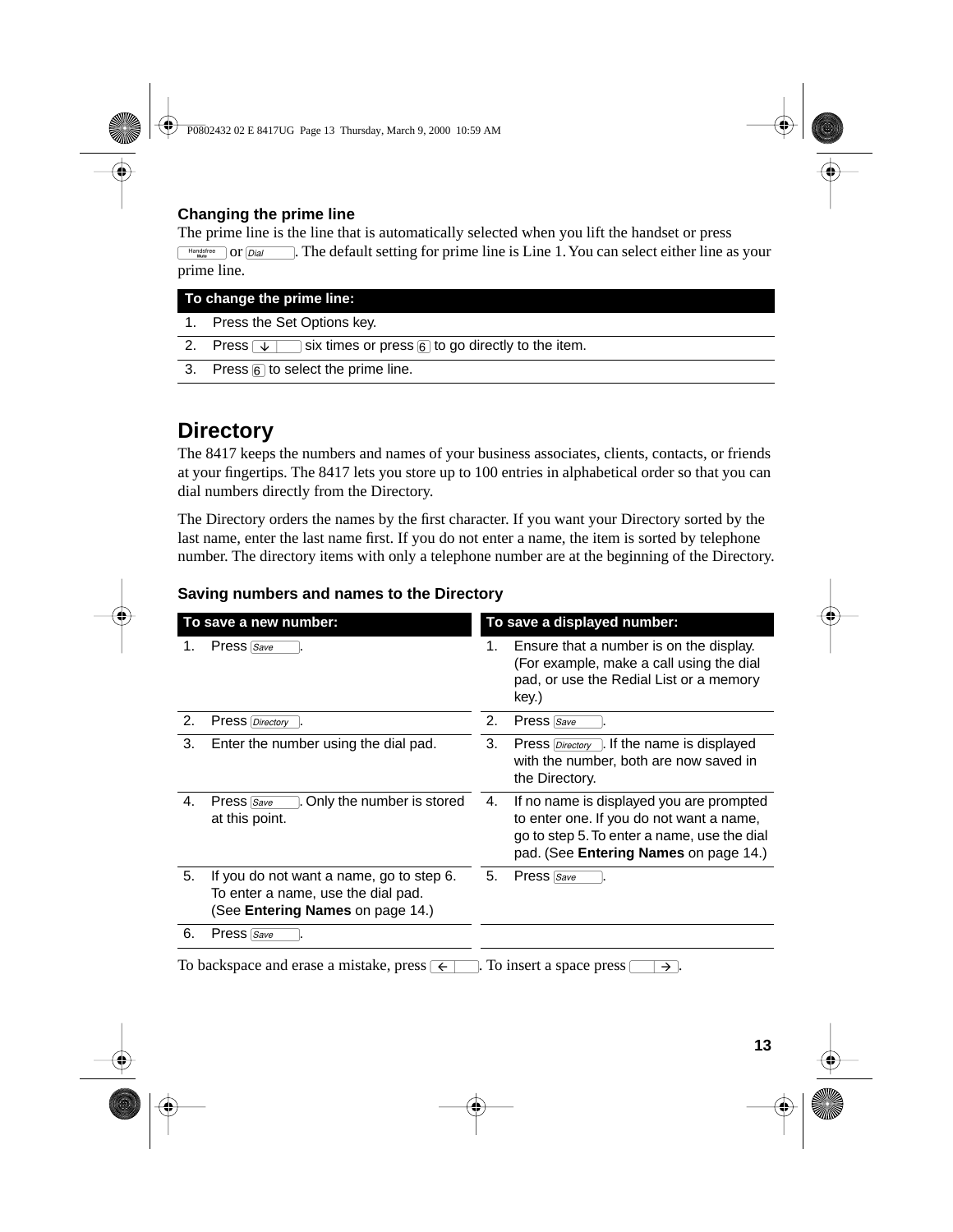### <span id="page-15-0"></span>**Entering Names**

To program a name, find the dial pad key that has the first character of the name. Keep watching the display as you press the key until that character appears on the display. Press a different dial pad key for the next character. If the next character is on the same key, press  $\Box \rightarrow \bot$  to move to the next space. To switch between upper and lower case letters, press  $F_{\text{Hold}}$ 

For example: To enter the name Ruth press these keys:

 $[7]$   $[7]$ ,  $[4]$   $[8]$   $[8]$ ,  $[3]$ ,  $[4]$ ,

If you wish to change a digit or letter after you have entered it, press  $\overline{\leftarrow}$  to erase it.

|                                       | $\begin{bmatrix} 1 & , - \end{bmatrix}$ & . ( ) 1 |               | $\boxed{2}$ ABC2 | $\Box$ DEF3       |
|---------------------------------------|---------------------------------------------------|---------------|------------------|-------------------|
|                                       | $\boxed{4}$ GHI4                                  |               | $\boxed{5}$ JKL5 | $6$ MNO6          |
|                                       | $\boxed{7}$ PQRS7                                 |               | $\boxed{8}$ TUV8 | $\boxed{9}$ WXYZ9 |
| $\left  \mathbf{\overline{*}}\right $ | $*$ $\mathbb{F}$                                  | $\boxed{0}$ 0 |                  |                   |

## **Finding items in the Directory**

# **To find items in the Directory:**

- 1. To see the Directory List heading, press  $\boxed{Directory}$ .
- 2. To see the listings that start with a particular letter, press the appropriate dial pad key. Then to see the other listings under that letter, press  $\sqrt{v}$ . (For example:  $5$  takes you to the first "J" listing, then  $\sqrt{ }$  takes you to the next "J" listing.  $[5]$  fakes you to the first "K" listing.) Use the letter chart shown above. OR, to move down and up the list, press  $\sqrt{+ \uparrow}$ . If you want to scroll steadily, press and  $hold$  $\nabla \cdot \overline{\wedge}$ .
- 3. To leave the Directory at any time, press  $\overline{Directory}$  or  $\overline{Risk}$ . **Note:** If you're on a call while you're viewing the Directory, pressing **RIS** also drops the call.

#### **Making a call from the Directory**

#### **To make a call from the Directory:**

- 1. Press Directory
- 2. Press  $\sqrt{1 + \gamma}$  or use the dial pad to find the item you want to dial out.
- 3. Lift the handset or press either ©, ∂, or ¬.
- 4. To end the call, press  $\overline{B}$  or hang up.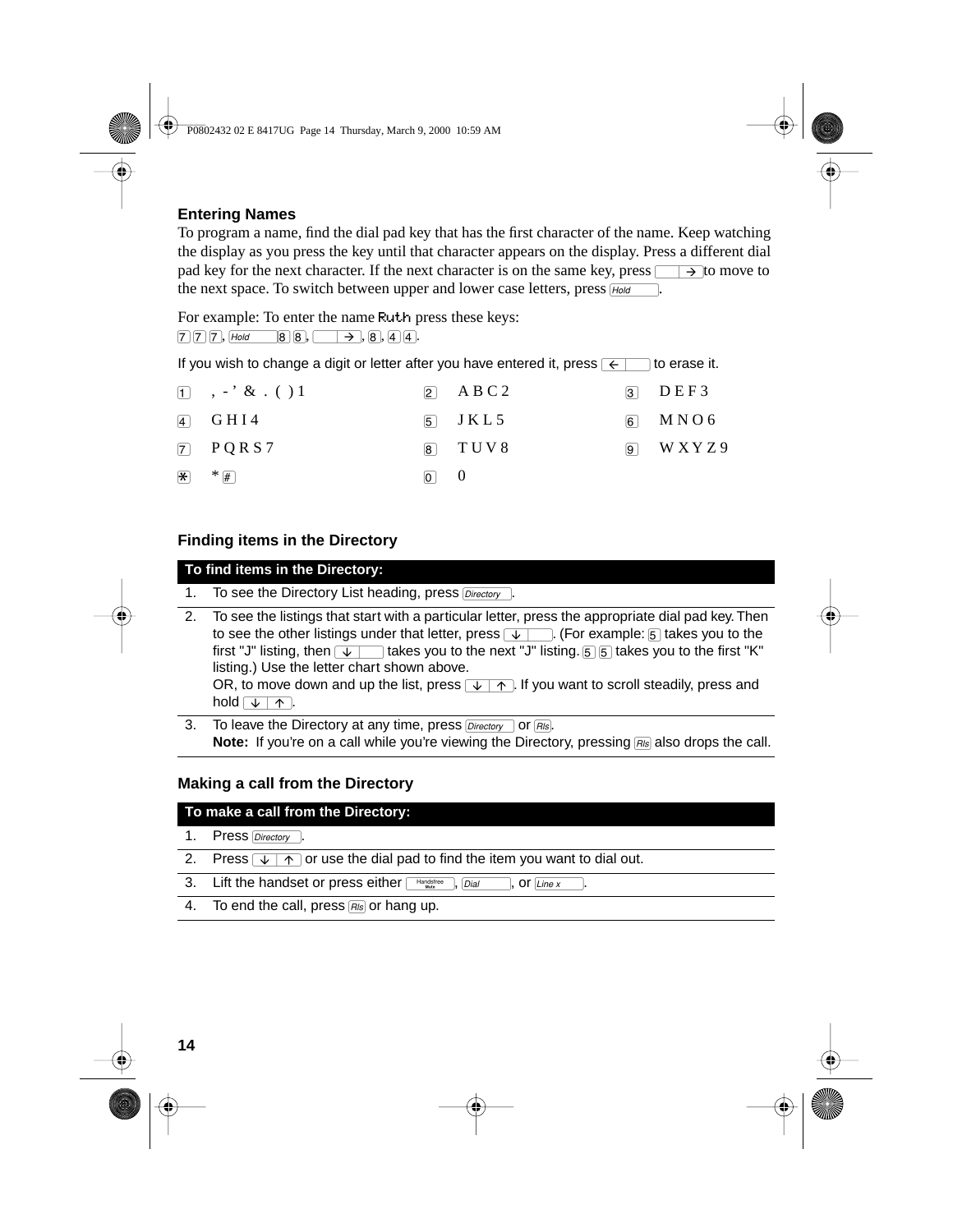# **Editing in the Directory**

#### **To edit a number and/or name in the Directory:**

- 1. Press Directory .
- 2. Press  $\sqrt{1 + \gamma}$  to find the item you want to edit.
- 3. To begin editing, press  $\leftarrow$ .
- 4. If you do not want to change the number, go to step 5. To backspace and erase digits, press  $\overline{\leftarrow}$ . To add digits, use the dial pad.

| Press Save |  |
|------------|--|

- 6. If you do not want to change the name, go to step 7. To change or add to the name, use **Full and the dial pad. (See Entering Names** on [page 14](#page-15-0).) or  $\boxed{RIS}$ . Note: If you edit the wrong item or want to quit without saving changes, press **Directory**
- 7. Press [Save

#### **Deleting items from the Directory**

#### **To delete individual items:**

- 1. Press Directory .
- 2. Press  $\sqrt{1 + \gamma}$  to find the item you want to delete.
- 3. Press  $\mathbb{F}$  twice. You are still in the Directory.
- 4. Press  $F$  as or  $\overline{Directory}$  to leave the Directory at any time.

#### **To delete all items:**

1. Press  $\boxed{ \text{Directory}}$  then press  $\boxed{\#}$  twice.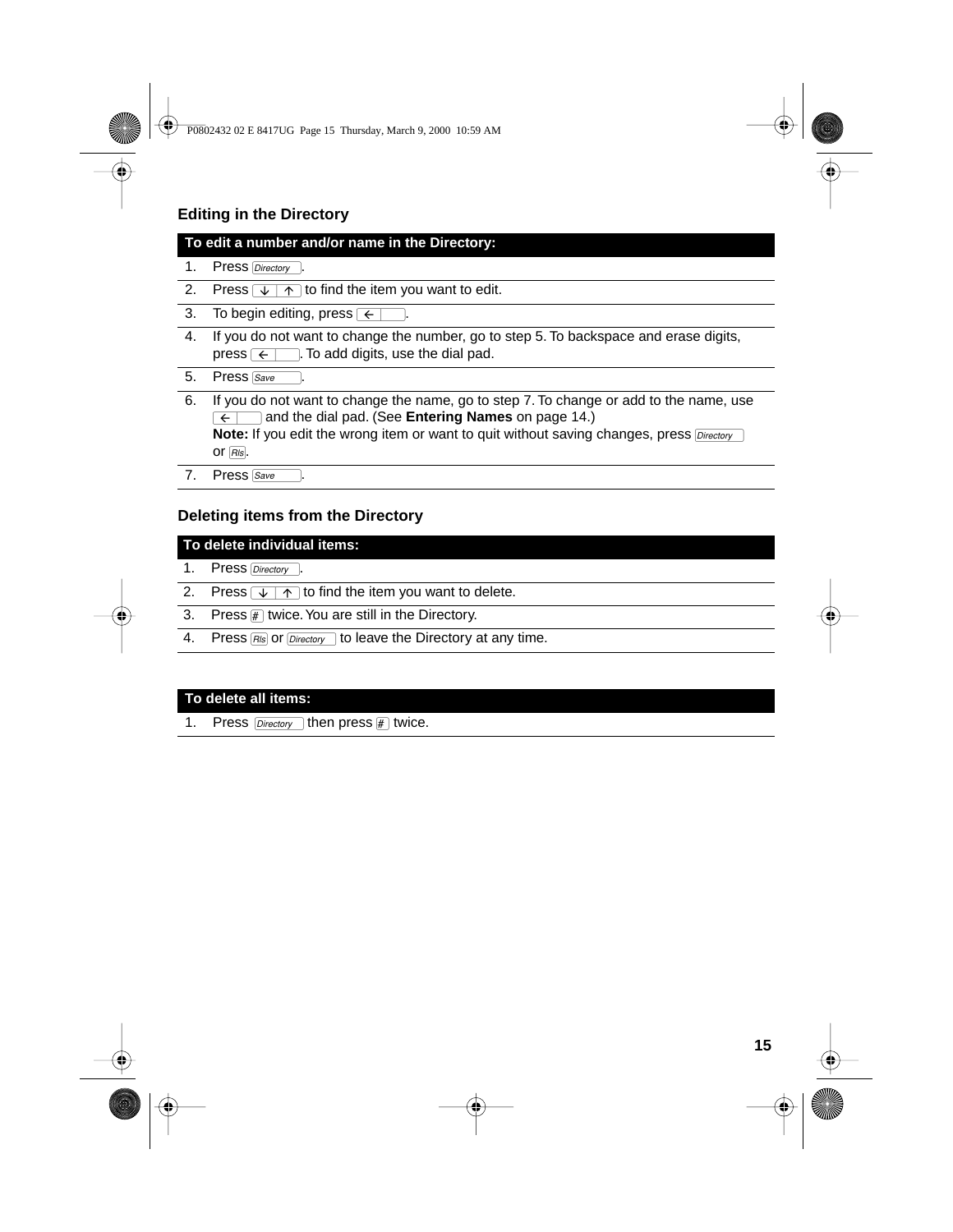# **Memory keys**

#### **Saving numbers and names in memory keys**

You can save the numbers and names of your customers, business associates, or anyone you call frequently in 8417's eight memory keys. You can store more numbers and names in the Directory. See the **Directory** section for more information.

|    | To save a number and name:                                                                                                                                                                                                   |  |  |
|----|------------------------------------------------------------------------------------------------------------------------------------------------------------------------------------------------------------------------------|--|--|
| 1. | Press Save                                                                                                                                                                                                                   |  |  |
| 2. | Press the memory key where you want to save the number.                                                                                                                                                                      |  |  |
| 3. | Enter the number using the dial pad. You can enter a maximum of 24 digits.<br><b>Note:</b> If you require a pause (for example, between a telephone number and an access<br>code), press $H_{old}$ where you want the pause. |  |  |
| 4. | Press Save                                                                                                                                                                                                                   |  |  |
| 5. | To skip the name, go to step 6. To enter a name, use the dial pad.<br>(See Entering Names on page 14.)                                                                                                                       |  |  |
| 6. | Press Save                                                                                                                                                                                                                   |  |  |

7. Label the memory key. (See the diagram o[n page 17](#page-18-0).)

#### **Saving from the display into memory keys**

#### **To save from the display:**

- 1. Ensure that a number is on the display. (For example, make a call using the dial pad, or use the Redial List.)
- 2. Press Save
- 3. Press the desired memory key. If the name was displayed with the number, both are now saved in the memory key and you're finished.
- 4. If no name is displayed, you are prompted to enter one. If you don't want a name, go to step 5. To enter a name, use the dial pad. (See **Entering Names** o[n page 14](#page-15-0).)
- 5. Press Save
- 6. Label the memory key. (See the diagram o[n page 17](#page-18-0).)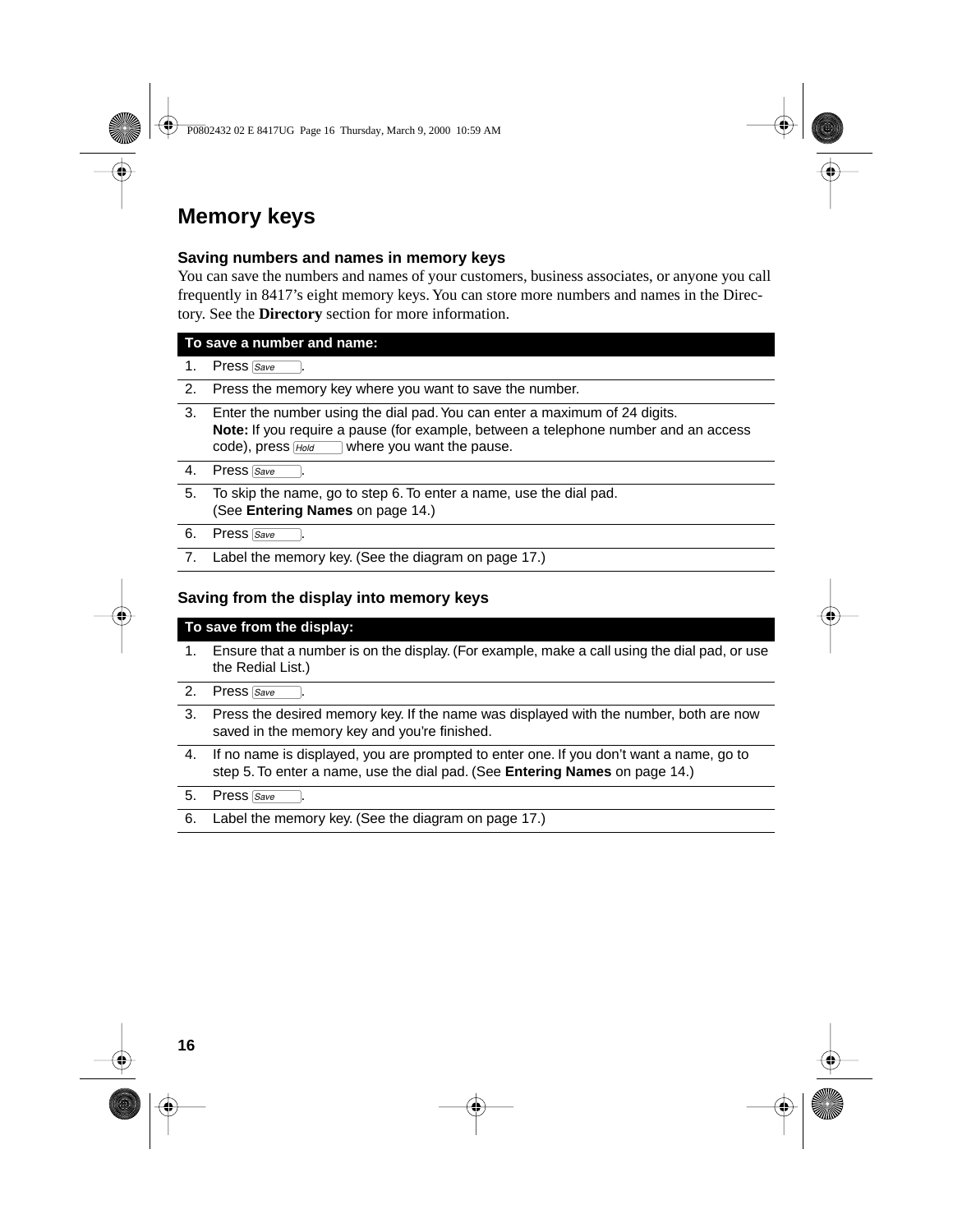#### <span id="page-18-0"></span>**Labeling the memory keys**



**After programming the memory keys, label them with the supplied blank labels and key caps.†**

#### **Making calls from memory keys**

| To call from a memory key: |  |
|----------------------------|--|
|----------------------------|--|

- 1. Lift the handset or press either **Figandsfree** or  $\sqrt{\text{Line } x}$ .
- 2. Press the memory key with the number you want to dial out.

#### To predial from a memory key:

- 1. Press the memory key with the number you want to dial out.
- 2. Lift the handset or press either  $\boxed{Data}$ ,  $\overline{\bigcup_{\text{Mute}}^{\text{Handstree}}}$ , Or  $\overline{\bigcup_{\text{Line } x}^{\text{}}\bigcup_{\text{Line } x}^{\text{Line } x}$ .

#### **Editing memory keys**

|    | To edit a memory key:                                                                                                                                                            |
|----|----------------------------------------------------------------------------------------------------------------------------------------------------------------------------------|
| 1. | To see its contents, press the memory key.                                                                                                                                       |
| 2. | Press $\overline{\epsilon}$                                                                                                                                                      |
| 3. | If you don't want to change the number, go to step 4. To backspace and erase digits, press<br>To add digits, use the dial pad.                                                   |
| 4. | Press Save                                                                                                                                                                       |
| 5. | If you don't want to change the name, go to step 6. To add letters, use the dial pad. (See<br><b>Entering Names</b> on page 14.) To erase letters, press $\overline{\leftarrow}$ |
| 6. | Press Save                                                                                                                                                                       |

**Note:** The Live dial pad option must be turned OFF to edit memory keys.

 $\dagger$  Keep key caps and the sliding panel away from small children. These small parts may come off the telephone if it is dropped.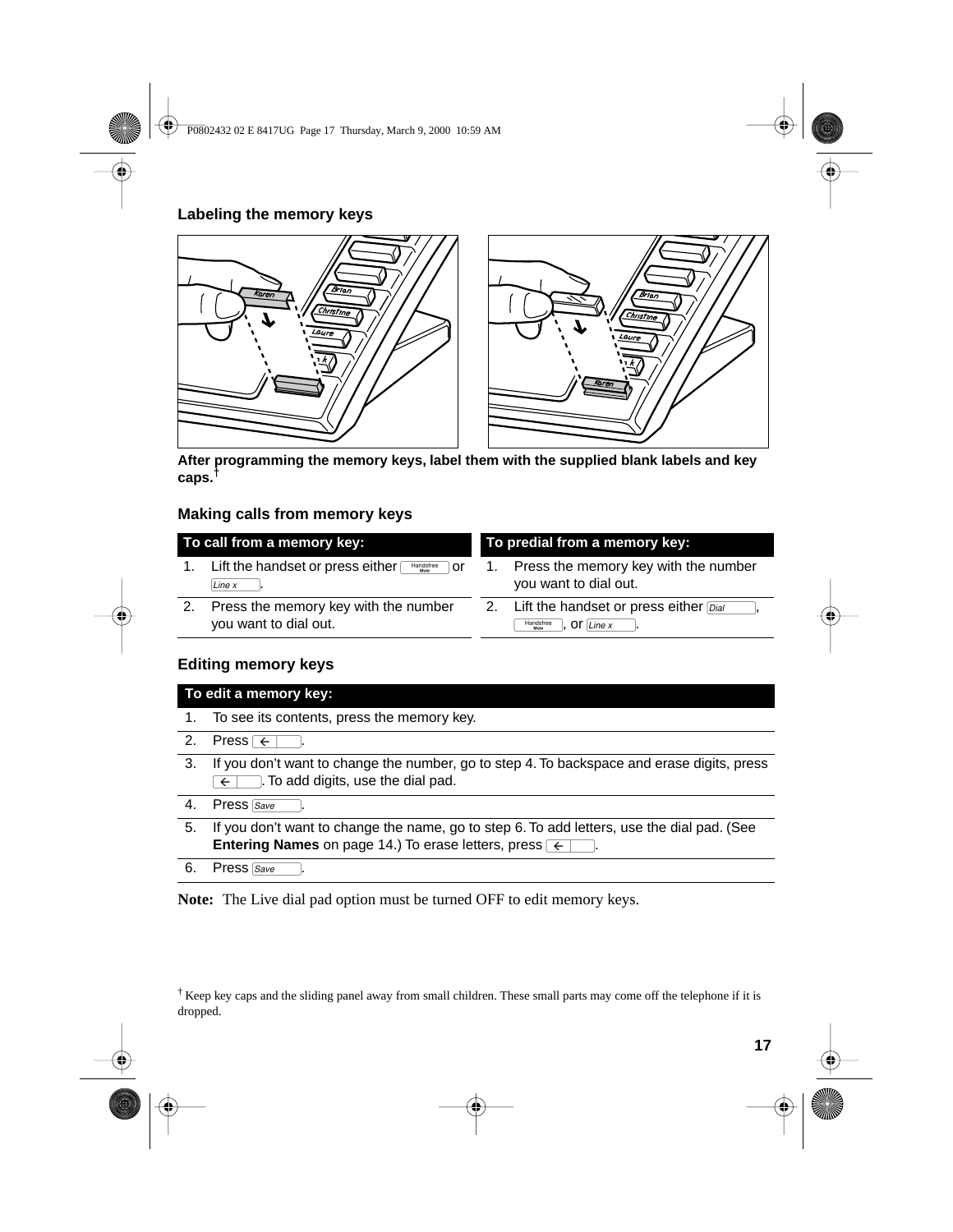## **Deleting memory keys**

| To delete a memory key: |                                               |  |
|-------------------------|-----------------------------------------------|--|
|                         | 1. To see its contents, press the memory key. |  |
|                         | 2. To erase, press $\#$ twice.                |  |

**Note:** The Live dial pad option must be turned OFF to edit memory keys.

#### **Saving features in memory keys**

For easy access, you can save the feature codes of telephone company services in your memory keys. This works well with network features such as Call Forwarding, Call Screen, and Call Return. Some features require an ON and OFF code in two separate keys, while other features are stored on only one key. The following procedures show you how to save both an ON and OFF code.

| To save a feature ON code: |                                                                                | To save a feature OFF code: |                                                                                       |  |
|----------------------------|--------------------------------------------------------------------------------|-----------------------------|---------------------------------------------------------------------------------------|--|
| 1.                         | Press Save                                                                     | 1.                          | Press Save                                                                            |  |
| 2.                         | Press the memory key where you want to<br>save the number.                     | 2.                          | Press the memory key where you want to<br>save the number.                            |  |
| 3.                         | Enter the telephone company feature<br>code for turning the feature $ON.†$     | 3.                          | Enter the telephone company feature<br>code for turning the feature OFF. <sup>†</sup> |  |
| 4.                         | Read the display to confirm the number.                                        | 4.                          | Read the display to confirm the number.                                               |  |
| 5.                         | Press Save                                                                     | 5.                          | Press Save                                                                            |  |
| 6.                         | Enter the feature name using the dial<br>pad. (See Entering Names on page 14.) | 6.                          | Enter the feature name using the dial<br>pad. (See Entering Names on page 14.)        |  |
| 7.                         | Press Save                                                                     | 7.                          | Press Save                                                                            |  |
| 8.                         | Label the memory key. (See the diagram<br>on page 17.)                         | 8.                          | Label the memory key. (See the diagram<br>on page 17.)                                |  |

†**Note:**Contact your telephone company or Telecom manager for the appropriate feature codes.

#### **Using feature keys**

When a memory key is programmed with a feature code, you can use the memory key to activate or deactivate the feature.

#### **To turn a feature ON or OFF:**

- 1. Press the memory key where you stored the desired feature. The display shows the feature name and code.
- 2. Lift the handset or press either  $\sqrt{\frac{\text{Handsfree}}{\text{Muds}}}$ ,  $\frac{\text{Dial}}{\text{Dial}}$ , or  $\boxed{\text{Line } x}$ The feature code is dialed out, which turns the feature ON or OFF.
- **Note:** The active feature applies only to the line you selected or to the prime line if you did not press a line key. For example, if you want to forward all incoming calls, you must turn the feature ON for each line.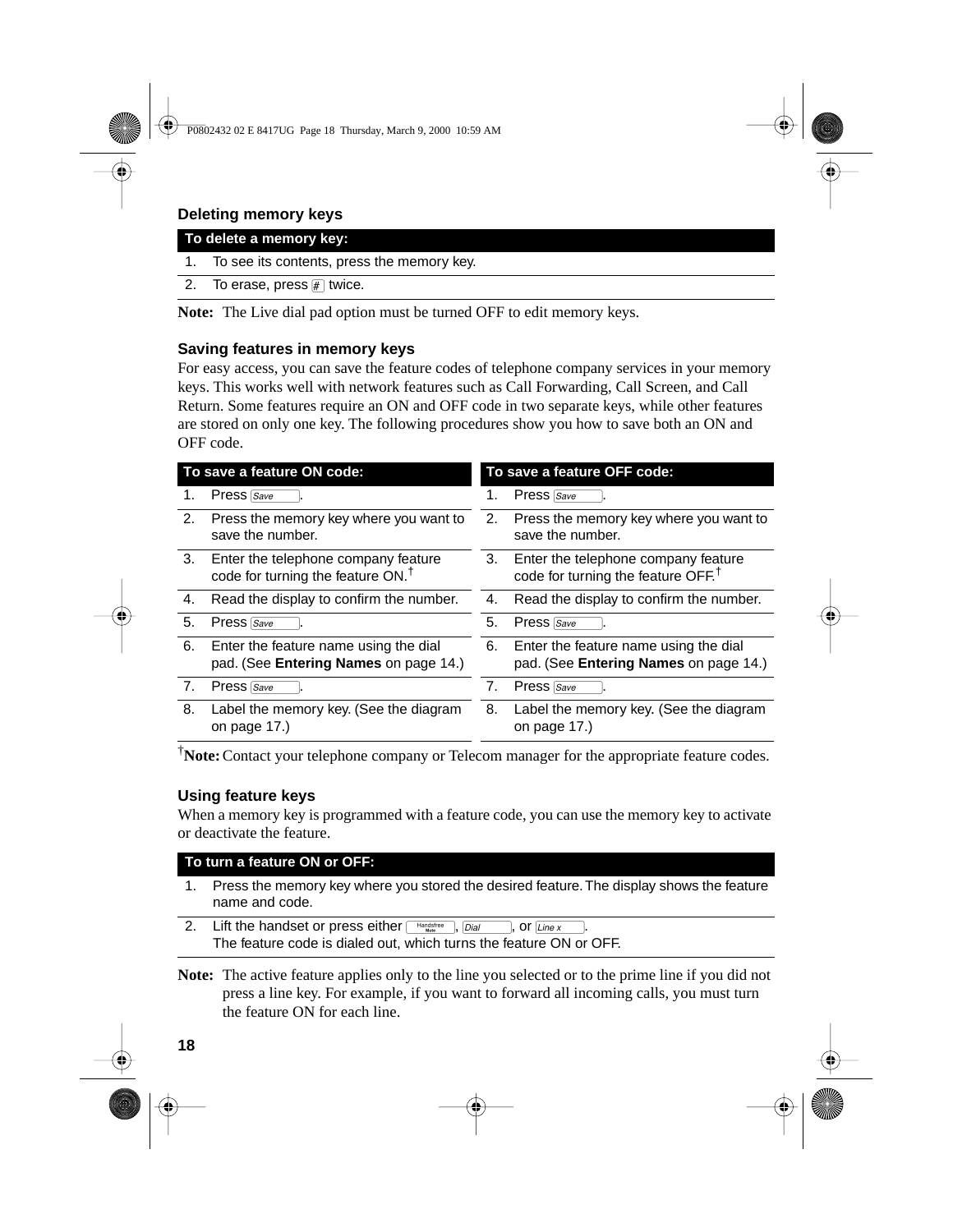## **Saving a feature and light in memory keys**

You can make the set indicator light come ON when you turn a feature ON and go OFF when you turn that same feature OFF. You can only do this with one feature. This works well with any service that has separate ON and OFF codes such as Call Forwarding.

For example, you may want the light to remind you that you have turned Call Forwarding ON. To do this, use one key to turn the indicator light ON when you activate the feature. Use the second key to turn the indicator light OFF when you deactivate that same feature. The following procedure shows you how to program a FeatureLight ON and OFF key.

| To save a FeatureLight ON key: |                                                                                      | To save a FeatureLight OFF key: |                                                                                       |  |
|--------------------------------|--------------------------------------------------------------------------------------|---------------------------------|---------------------------------------------------------------------------------------|--|
| 1.                             | l. Do NOT select a memory<br>Press Save<br>key yet.                                  | 1.                              | l. Do NOT select a memory<br>Press Save<br>key yet.                                   |  |
| 2.                             | To program the light ON, press $\Box$ .                                              | 2.                              | To program the light OFF, press $\overline{0}$ .                                      |  |
| 3.                             | Press the desired memory key.                                                        | 3.                              | Press the desired memory key.                                                         |  |
| 4.                             | Enter the telephone company feature<br>code for turning the feature ON. <sup>†</sup> | 4.                              | Enter the telephone company feature<br>code for turning the feature OFF. <sup>†</sup> |  |
| 5.                             | Read the display to confirm the number.                                              | 5.                              | Read the display to confirm the number.                                               |  |
| 6.                             | Press Save                                                                           | 6.                              | Press Save                                                                            |  |
| 7.                             | Label the memory key.<br>(See the diagram on page 17.)                               | 7.                              | Label the memory key.<br>(See the diagram on page 17.)                                |  |

†**Note:**Contact your telephone company or Telecom manager for the appropriate feature codes.

## **Using FeatureLight keys**

| To turn a feature and light ON or OFF: |                                                            |
|----------------------------------------|------------------------------------------------------------|
|                                        | 1. Press the memory key where you stored the FeatureLight. |
|                                        | The display shows FeatureLight ON or FeatureLight OFF.     |

2. Lift the handset or press either  $\lceil \frac{\text{Handsfree}}{\text{Mate}} \rceil$ ,  $\lceil \frac{\text{Dial}}{\text{Dial}} \rceil$ , or  $\lceil \frac{\text{Line } x}{\text{Line } x} \rceil$ The feature and light turn ON or OFF. (When the feature and light are ON and you're not using the telephone, the display shows Feature ON and the line that it applies to as a reminder.)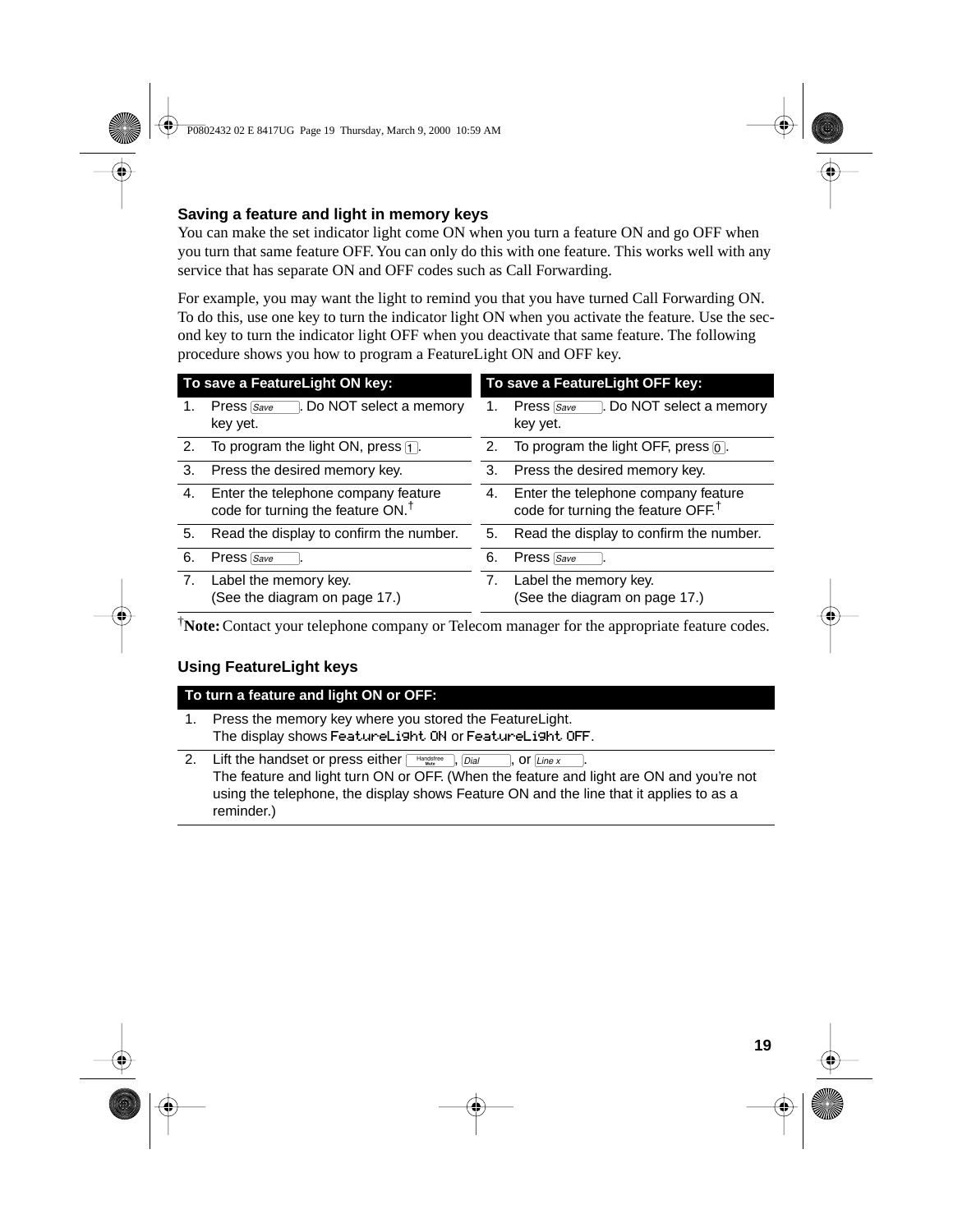# <span id="page-21-0"></span>**Advanced Features**

#### **Adding a timer key**

You can program any of the memory keys to be a timer key.

| To add a timer key:  |                                                                                  |  |
|----------------------|----------------------------------------------------------------------------------|--|
| $\mathbf{1}_{\cdot}$ | Press the Set Options key.                                                       |  |
| 2.                   | four times, or press $\boxed{4}$ to go directly to the item.<br>Press $\sqrt{1}$ |  |
| 3.                   | Press $\boxed{4}$ to add a Timer key.                                            |  |
| 4.                   | Press a memory key.                                                              |  |
| 5.                   | Press Save                                                                       |  |
| 6.                   | Label the timer key. (See the diagram on page 17.)                               |  |

#### **Using the Call Timer**

You can program a memory key to time the length of a call. The timer starts and stops timing each call automatically. There is a separate timer for each line.

#### **To show the timer on the display:**

- 1. Make or answer a call. The timer starts running automatically.
- 2. Once on the call, press the timer key. The display shows the running time of the call.
- 3. To return to the call information display, press the timer key again.
- 4. When the call is over, hang up the handset or press  $F_{\text{NS}}$ . The timer stops counting.
- **Note:** To show the elapsed time of the most recent call (or last call) on each line when you're not on a call, press the timer key.

#### **Deleting a timer key**

| To delete a timer key |                         |
|-----------------------|-------------------------|
|                       | 1. Press the timer key. |

#### 2. Press  $\mathbb{F}$  twice.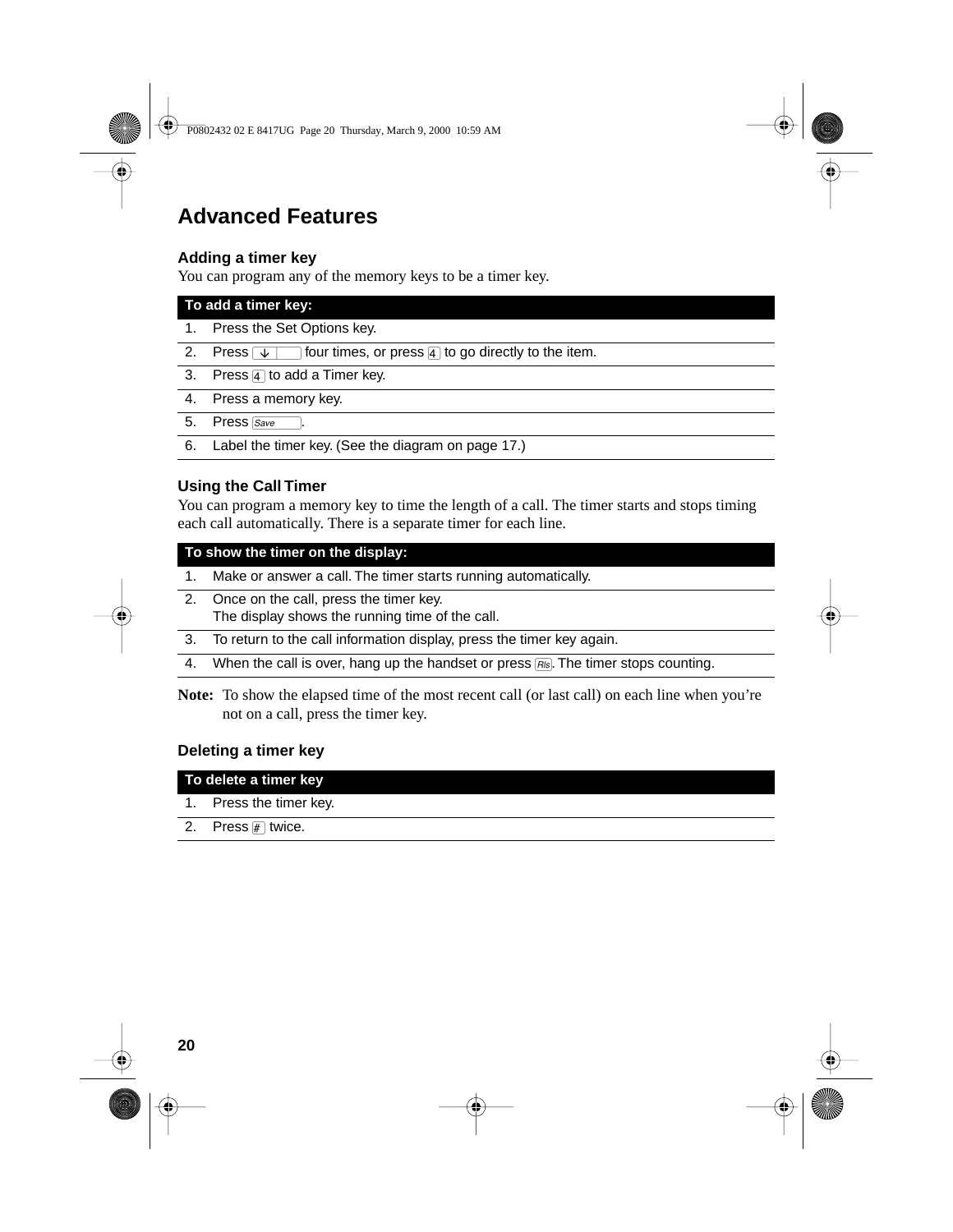## <span id="page-22-0"></span>**Selecting the dial pad mode**

When you select the dial pad mode, you are turning the Live dial pad option on or off. With Live dial pad ON, the telephone automatically dials out and turns on Handsfree as soon as you press a dial pad key or a memory key. When Live dial pad is OFF, the telephone is in regular or predial mode. This means after you dial the telephone number you must lift the handset or press either  $\boxed{\text{Data}}$ ,  $\boxed{\text{Line } x}$ , or  $\boxed{\text{Handsfree}}$  before the telephone number is dialed.

#### **To select the dial pad mode:**

1. Press the Set Options key.

2. Press  $\sqrt{1}$  five times or press  $\sqrt{5}$  to go directly to the item.

3. Press  $\overline{5}$  to change the dial pad mode from Live dial pad OFF to ON or ON to OFF.

#### **Selecting the answer mode**

When you select the answer mode, you are choosing which line the telephone answers when you lift the handset or press  $\Box$ 

Select Answer prime (factory setting), if you want the telephone to automatically answer the prime line when you lift the handset or press  $\Box$ 

Select Answer longest, if you want the telephone to automatically answer the line that began ringing first when you lift the handset or press  $\Box$  Handsfree  $\Box$ .

| To select the answer mode: |                                                                                              |  |
|----------------------------|----------------------------------------------------------------------------------------------|--|
|                            | 1. Press the Set Options key.                                                                |  |
| 2.                         | seven times or press $\boxed{7}$ to go directly to the item.<br>Press $\sqrt{1-\frac{1}{2}}$ |  |
|                            | 3. Press $\boxed{7}$ and follow the instructions on the display.                             |  |

#### **Extension in use**

When you lift the handset or press  $\Box$  the 8417 telephone automatically selects the prime line. If your prime line is Line 2 and the peripheral device (e.g. fax machine) is using that line, the line is not selected and the message Extension in use appears on the first line of the display and Select line key appears on the second line of the display. If you press  $\overline{Line 1}$ , you access Line 1 and can make a call. If you press  $\overline{\text{Line 2}}$ , you will access Line 2 and may interrupt the call to the peripheral.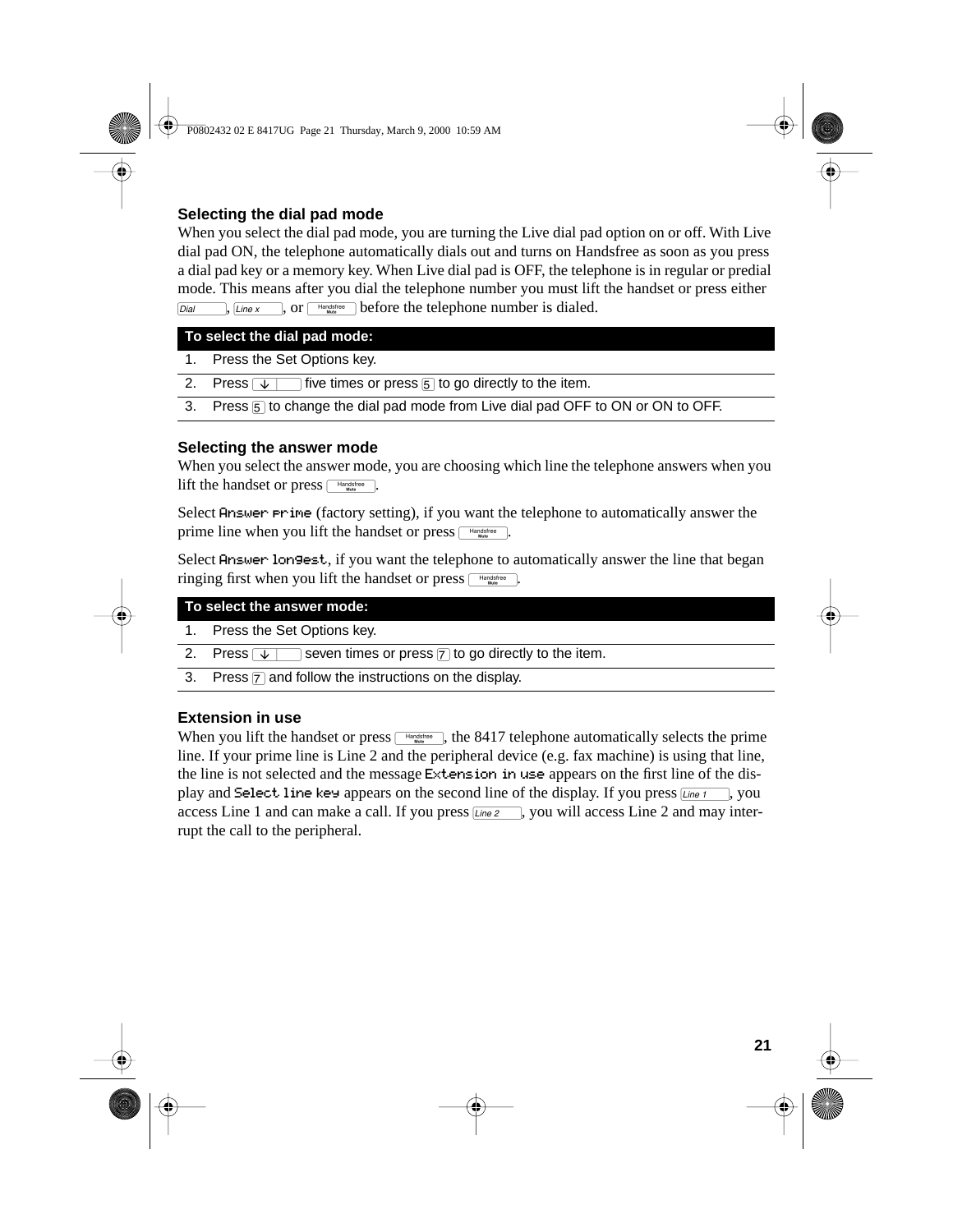# **Display messages and lights**

#### **Knowing when you have a message**

The 8417's set indicator light lets you know that your voice mail system has a message for you. The set indicator light flashes slowly and the display shows

| Message Waiting | Ωr | Message Waiting |
|-----------------|----|-----------------|
| Line $\times$   |    | Line 1 Line 2   |

after your voice mail has received a call. Contact your local telephone company to find out how you can subscribe to message waiting services.

#### **Viewing multiple display and light messages**

When you aren't using the telephone, there are up to four messages that can be active at any time: date and time, Feature ON, Message Waiting, and Ringer is OFF. You can view the other messages by pressing  $\Box$ . Each time you press  $\Box$ , the display shows the next active message and its associated light. You can leave any one of the active messages on the display. However, the message that is currently on the display may change if another event, such as you receive a new message, occurs.

#### **Learning about the lights**

The set indicator light also alerts you when another extension is on the same line you're using, the telephone rings, or a feature is ON or the ringer is OFF. There are also indicator lights beside the line keys and  $\boxed{\leftarrow_{\text{transitive}}}$  to show you the status of the lines and of Handsfree and Mute.

#### **Set indicator light messages**

| Feature          | Light                                     |
|------------------|-------------------------------------------|
| Extension in use | Set indicator light is ON.                |
| Feature ON       | Set indicator light is ON.                |
| Message Waiting  | Set indicator light flashes slowly.       |
| Visual Ringing   | Set indicator light flashes very quickly. |

#### **Line and Handsfree indicator light messages**

| Feature                   | Light                                                           |
|---------------------------|-----------------------------------------------------------------|
| Call is ringing on a line | Line indicator light flashes very quickly.                      |
| Call is on hold           | Line indicator light flashes quickly.                           |
| Call is on Handsfree      | Handsfree/Mute indicator light and line indicator light are ON. |
| Line is in use            | Line indicator light is ON.                                     |
| Microphone is muted       | Handsfree/Mute indicator light flashes quickly.                 |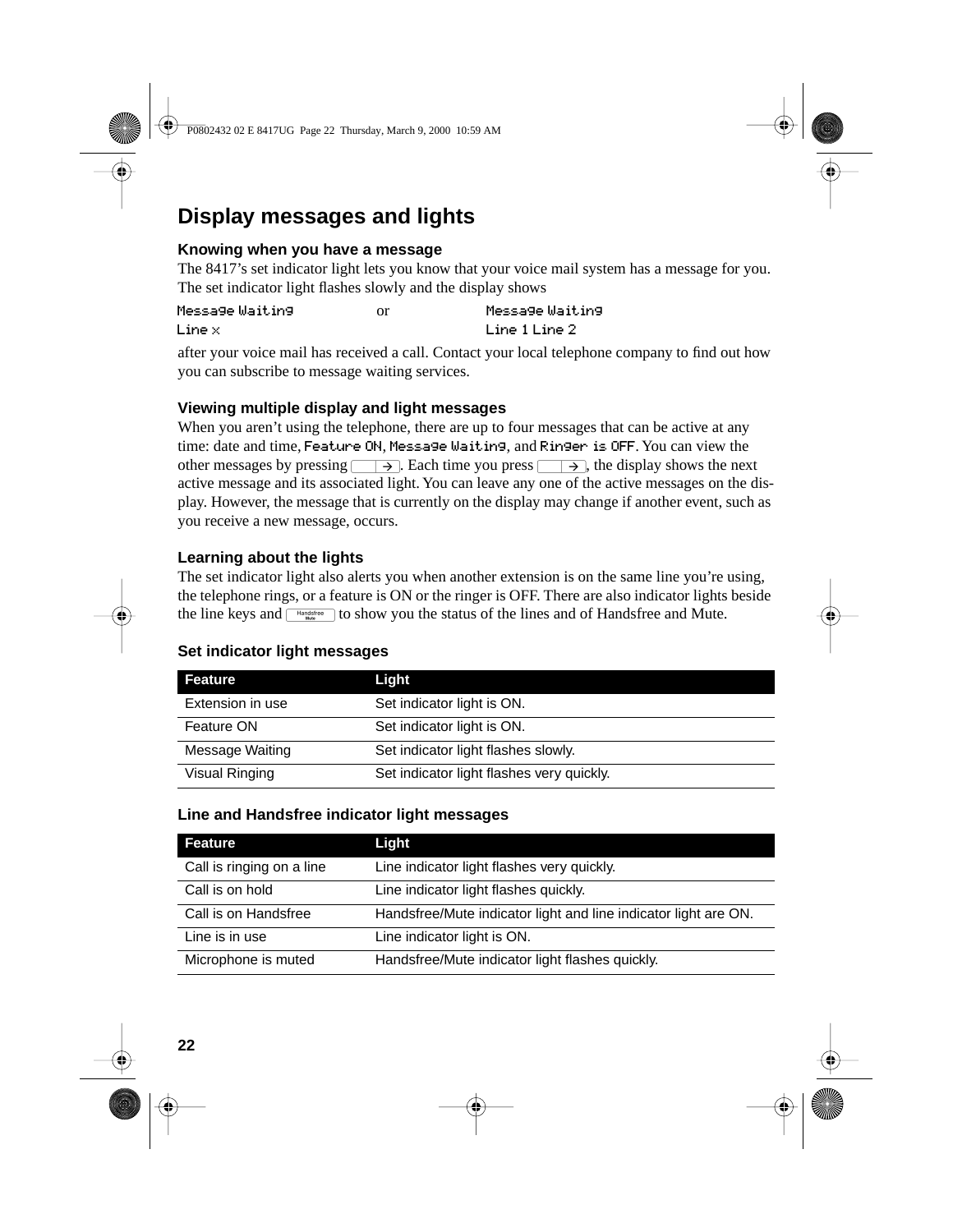# **General display messages**

| <b>Message</b>                          | What it means                                                                                                                                                                                                           |
|-----------------------------------------|-------------------------------------------------------------------------------------------------------------------------------------------------------------------------------------------------------------------------|
| Check line cord                         | If there is no dial tone, make sure the line cord and handset cord<br>are attached securely.                                                                                                                            |
| Directory emety Use<br>SAVE to add      | The Directory remains empty until you add numbers and names to<br>it.                                                                                                                                                   |
| Directory full<br>No changes made       | The Directory has a 100 entry limit. If you want to add an item,<br>delete an item you no longer use.                                                                                                                   |
| Extension in use                        | An extension telephone is using the same line that you want to<br>use. Select the other line instead. Or, someone is trying to use the<br>same line on an extension telephone.                                          |
| Feature ON                              | The FeatureLight ON key has been pressed and the code dialed<br>out. To turn OFF the feature and the light, press the FeatureLight<br>OFF key and lift the handset or press either<br>Handsfree<br>or<br>Dial<br>Line x |
| Key is locked                           | The memory key is factory-programmed and cannot be erased or<br>reprogrammed. Program a different memory key.                                                                                                           |
| Make calls first or<br>Make second call | You must make two calls before you press Conference.                                                                                                                                                                    |
| Message Waiting<br>$Line \times$        | Your voice mail service has received a call for you. To subscribe to<br>voice mail service contact your telephone company.                                                                                              |
| Press Conference                        | Both calls of a Conference are on hold. Press Conference to<br>re-establish the Conference.                                                                                                                             |
| Press line key                          | This appears when the call you want is on hold. You must press<br>to retrieve the held call.<br>Line x                                                                                                                  |
| Ringer is OFF<br>$Line \times$          | The ringer volume is turned OFF for that line. Without lifting the<br>handset, press the volume bar.                                                                                                                    |
| xxxxxxxxxxxxxxxx                        | The telephone number is longer than the display. The display<br>shows  and the last 15 digits of the number.                                                                                                            |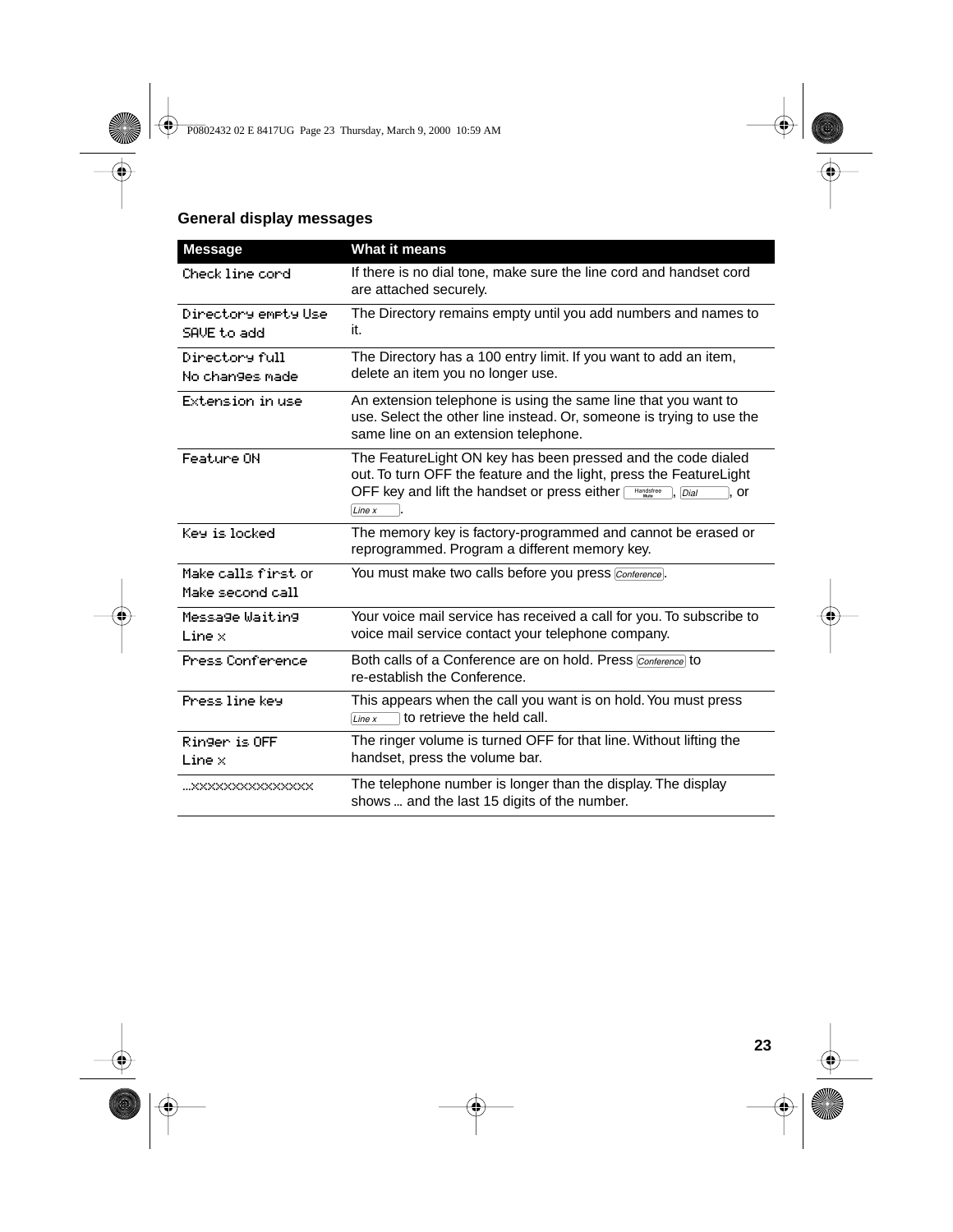# **Helpful Hints**

#### **The display is in the alternate language.**

You can change to the other language by pressing the Set Options key, then pressing  $\eta$  twice.

#### **The cursor doesn't move when saving in the Directory.**

The number or name is too long. Numbers can be no longer than 24 digits and names can be no longer than 16 characters.

#### **You cannot save a Directory number into a memory key.**

You cannot save Directory items into memory keys. Once you are in the Directory,  $\sqrt{\frac{Save}{\sqrt{Save}}}$  can only add an item to the Directory.

#### **There is no information on the display and the ringer volume is low.**

Make sure the power adaptor is plugged in a working electrical outlet.

#### **You cannot hear a caller or be heard.**

Make sure the handset cord is inserted securely into the jack and make sure the receiver volume is high enough.

#### **You answer the telephone and only hear dial tone.**

The call is on your non-prime line; press the line key with the flashing light to answer the call. If this happens often, change your answer mode to Longest or change your prime line.

#### **The power is out and the display is blank.**

 8417 still operates as a regular telephone during a power failure. You can dial using the dial pad and you can receive calls, but the other keys and the display do not operate until the power is restored. Only Line 1 works in this situation.

#### **The display works but you can't hear dial tone.**

Your telephone lines may be wired differently from the telephone jack. To have a service person correct the wiring, contact your local telephone company or Telecom manager.

#### **The telephone wobbles.**

Check that the handset cord is placed in the channel between the stand and the telephone. See the illustration on page 4.)

#### **You cannot program a memory key.**

Some of the memory keys may be factory-programmed. These keys are locked and cannot be erased or reprogrammed.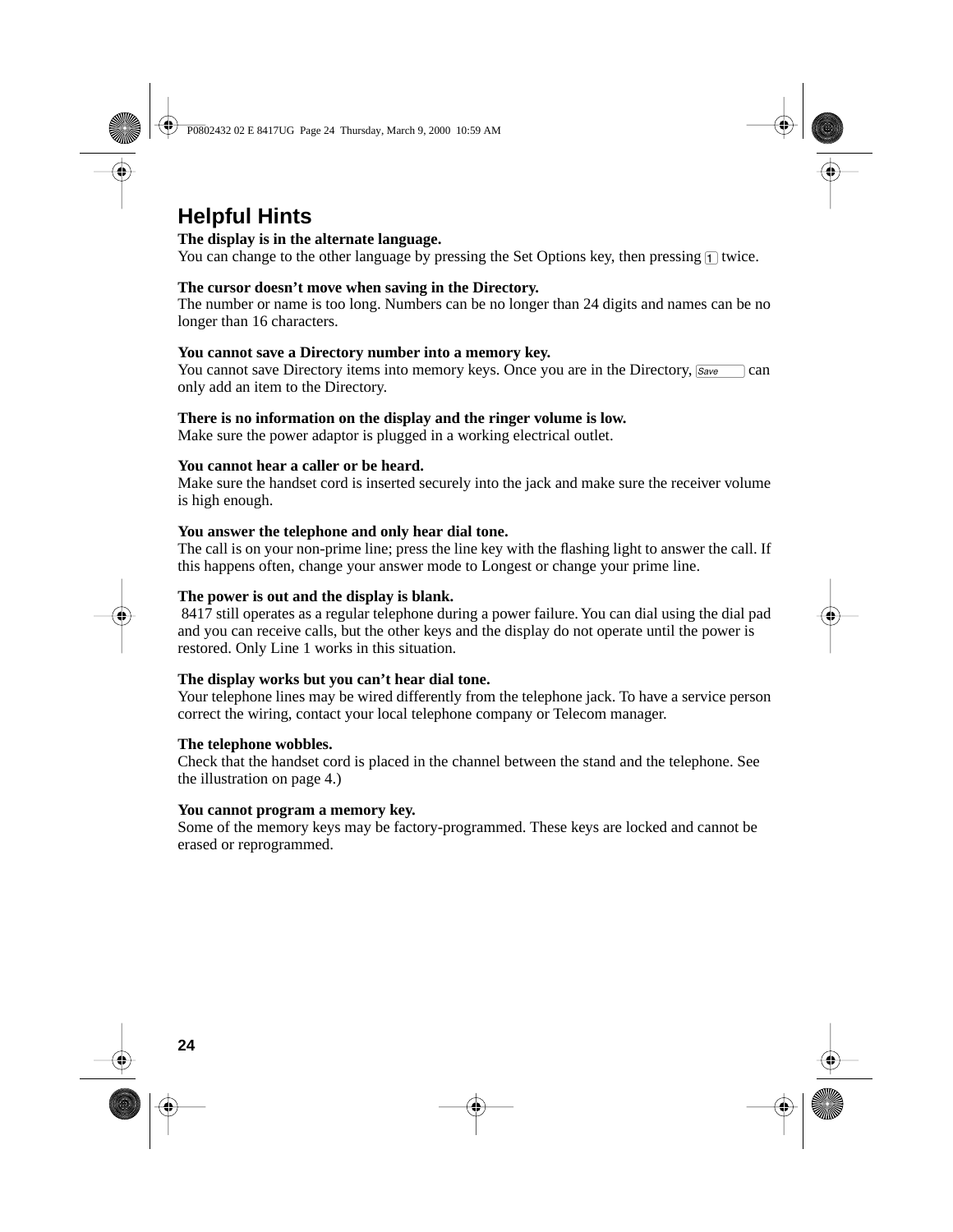# **Index**

# **A**

Answer mode 21 answer longest 21 answer prime 21 selecting 21

# **C**

Calls 8 answering 8 conferencing 9 holding 8 making 8 muting 10 redial list 10 switching between lines 9 Conference call 9 making 9

# **D**

Date and time 11 setting 11 Desk mounting 7 Dial pad mode 21 selecting 21 Directory 13 deleting all items 15 deleting items 15 editing 15 entering names 14 finding items 14 making a call 14 saving numbers and names 13 Display language 11 changing 11 Display messages 23 general 23

#### **F**

FeatureLight keys saving FeatureLight OFF 19 saving FeatureLight ON 19 using 19

#### **H**

Handsfree 9 making a call 9 Helpful Hints 24 Hold automatic 9 putting a call on hold 8 taking a call off hold 8

# **I**

Installation 4 connecting cords 4 connecting lines 4 desk mounting 7 wall mounting 7

# **L**

Language see Display language 11 Live dial pad see dial pad mode 21

#### **M**

Memory keys 16 cannot program 24 deleting 18 editing 17 labeling 17 predialing from 17 saving a feature and light 19 saving features 18 saving from the display 16 saving numbers and names 16 using 17 Mute 10

#### **P**

Prime line 13 changing 13